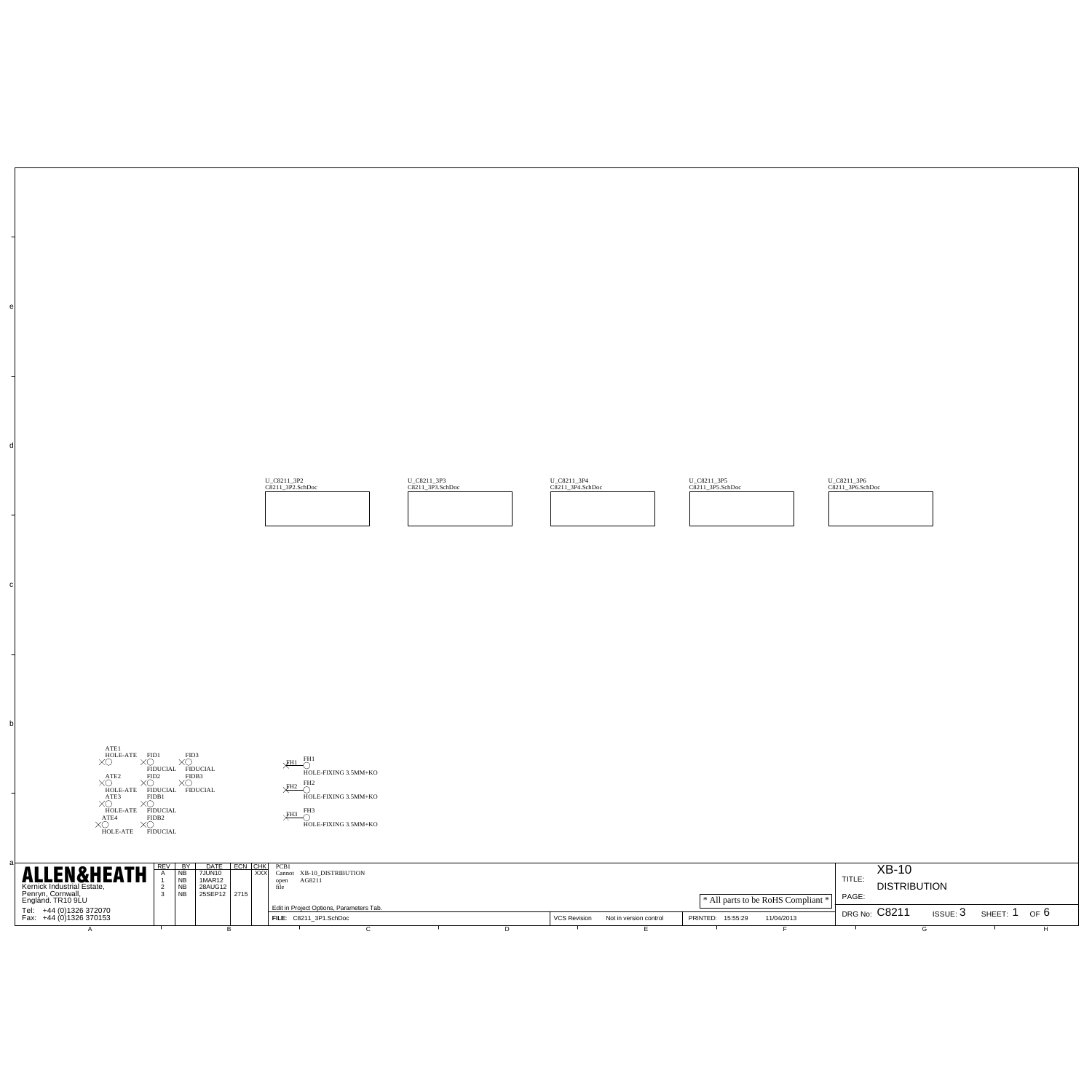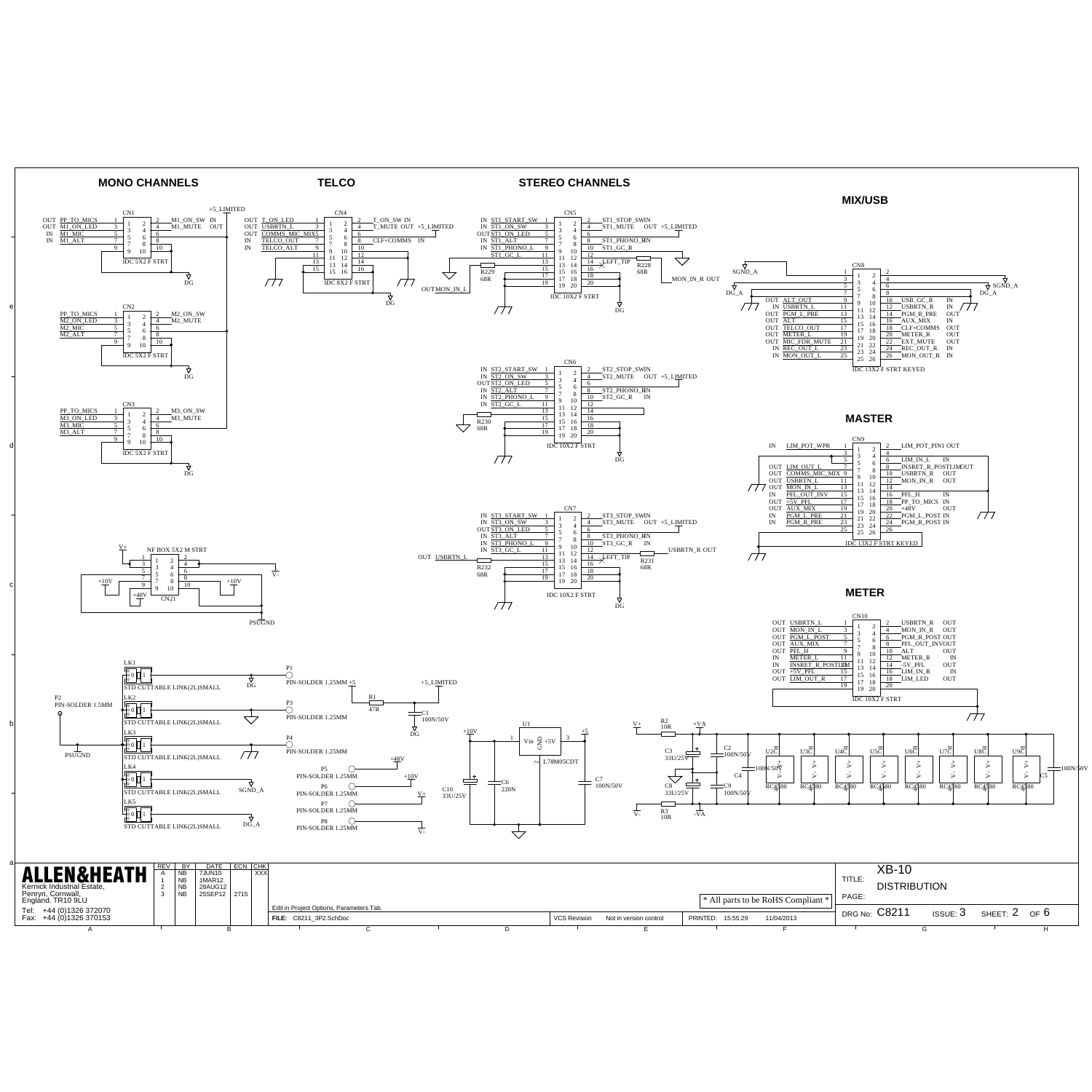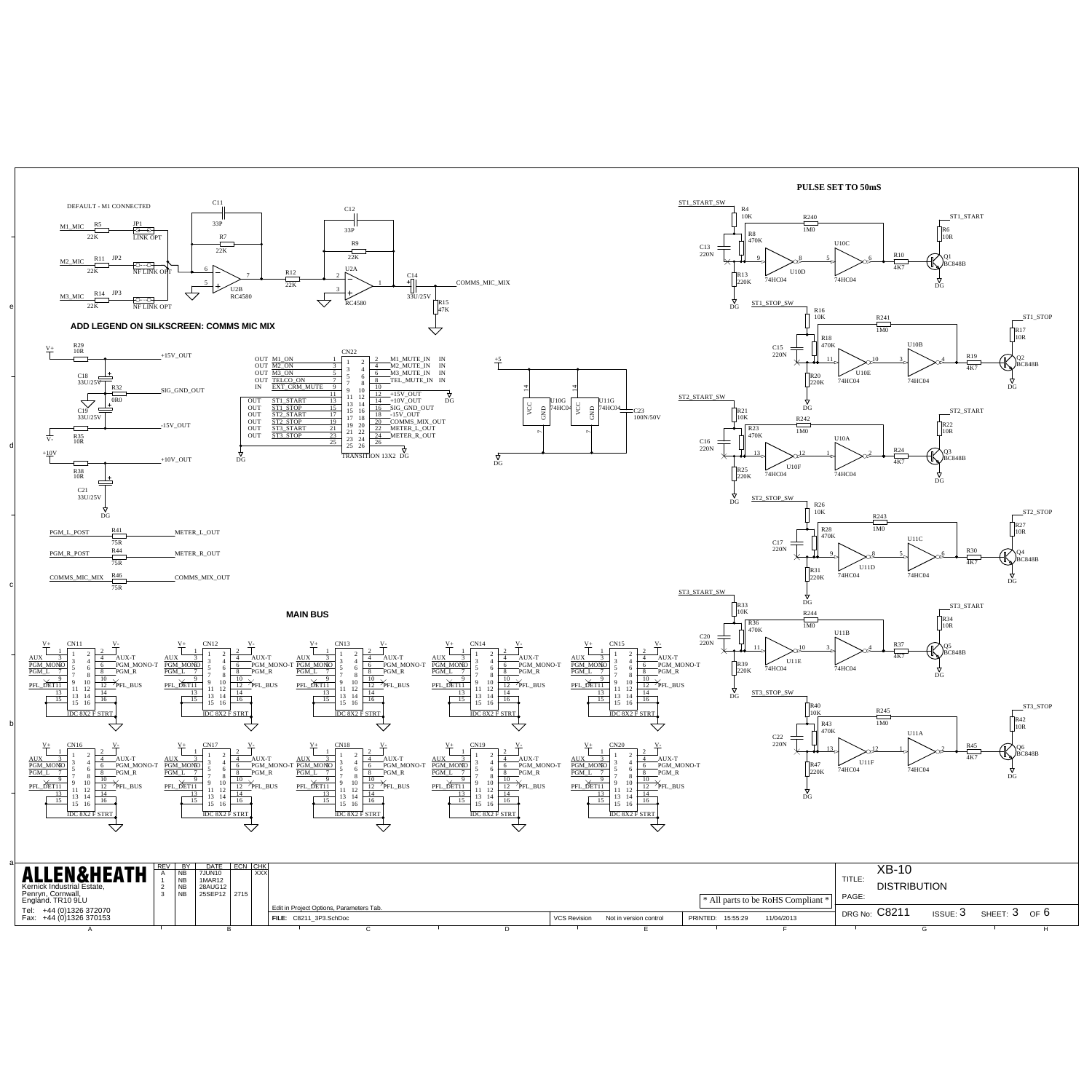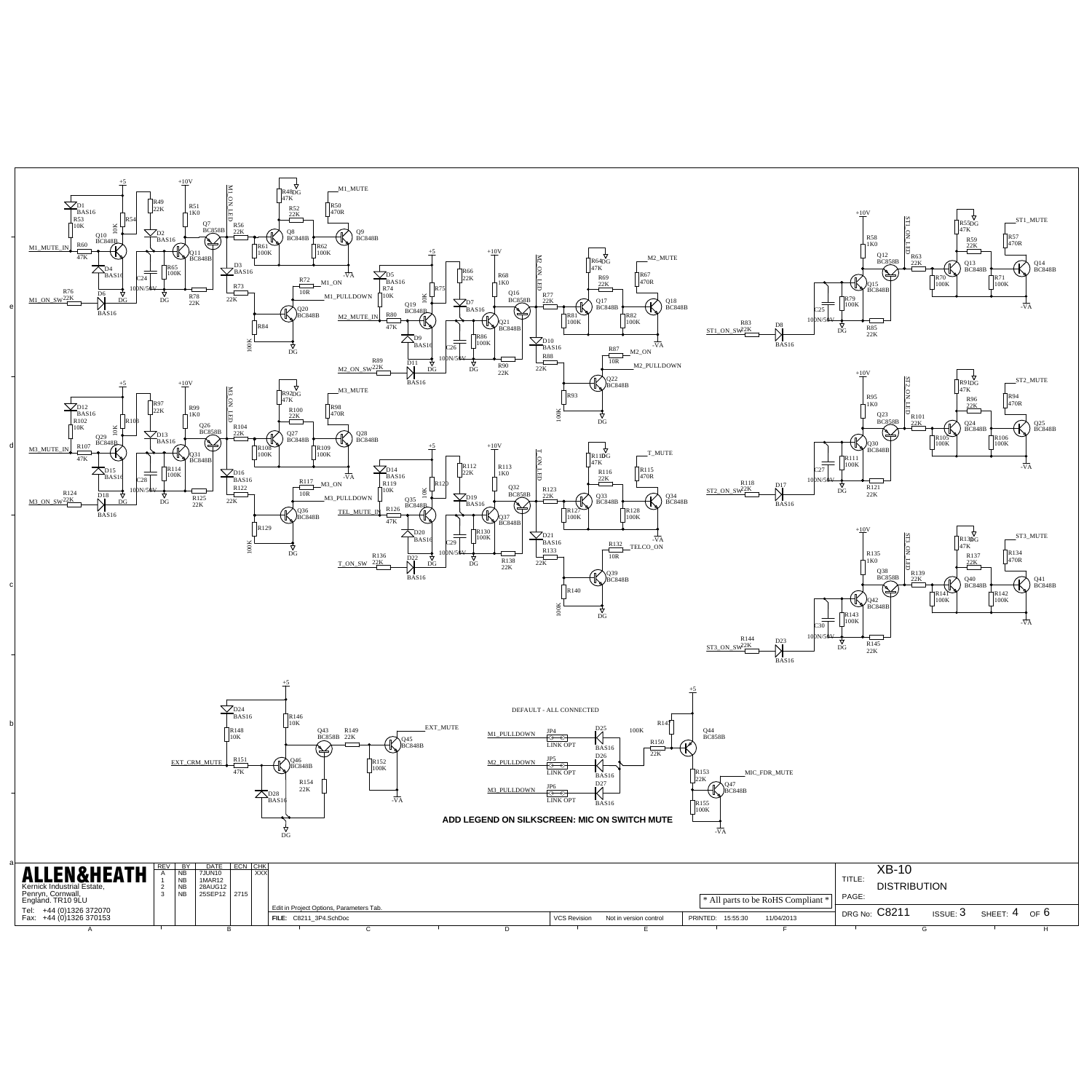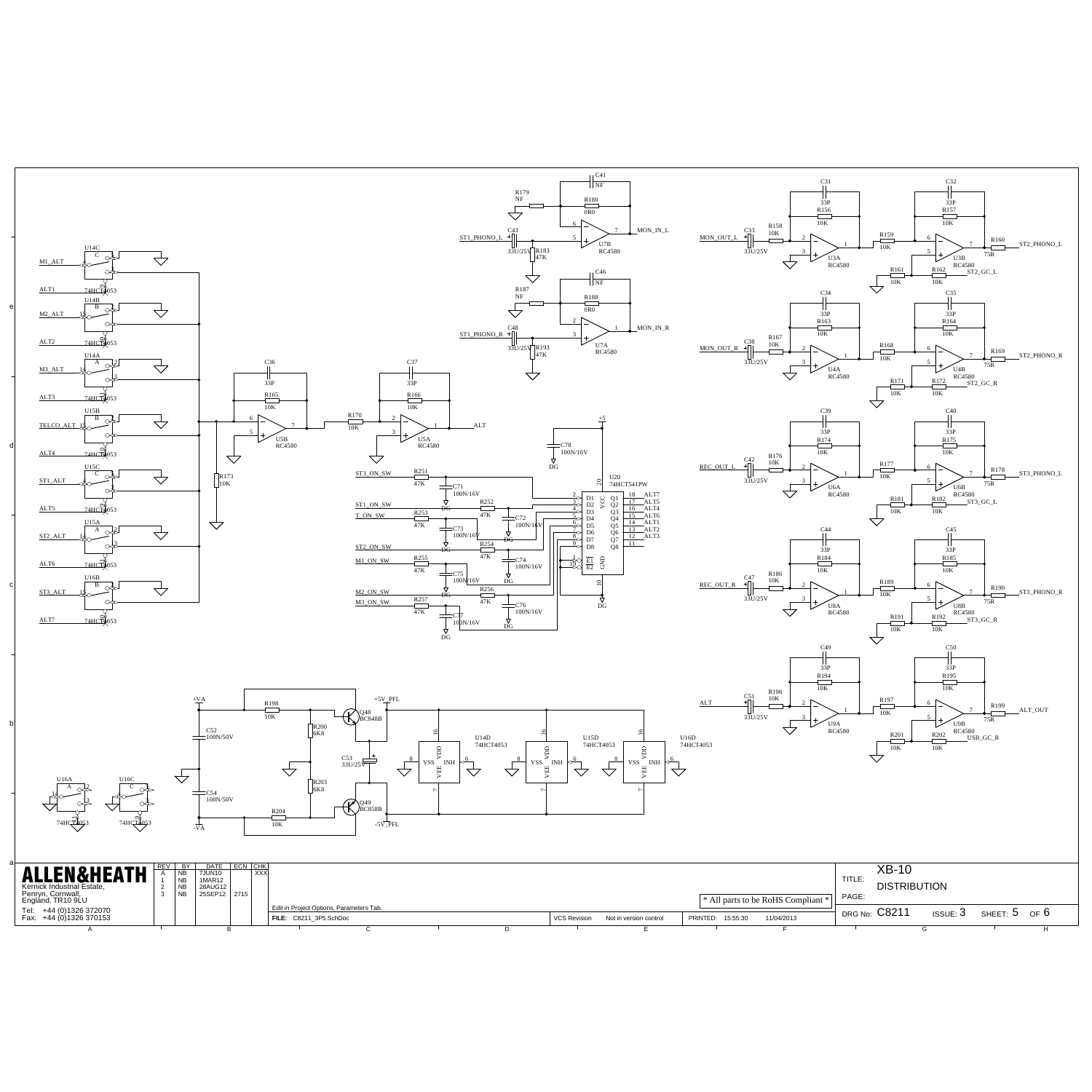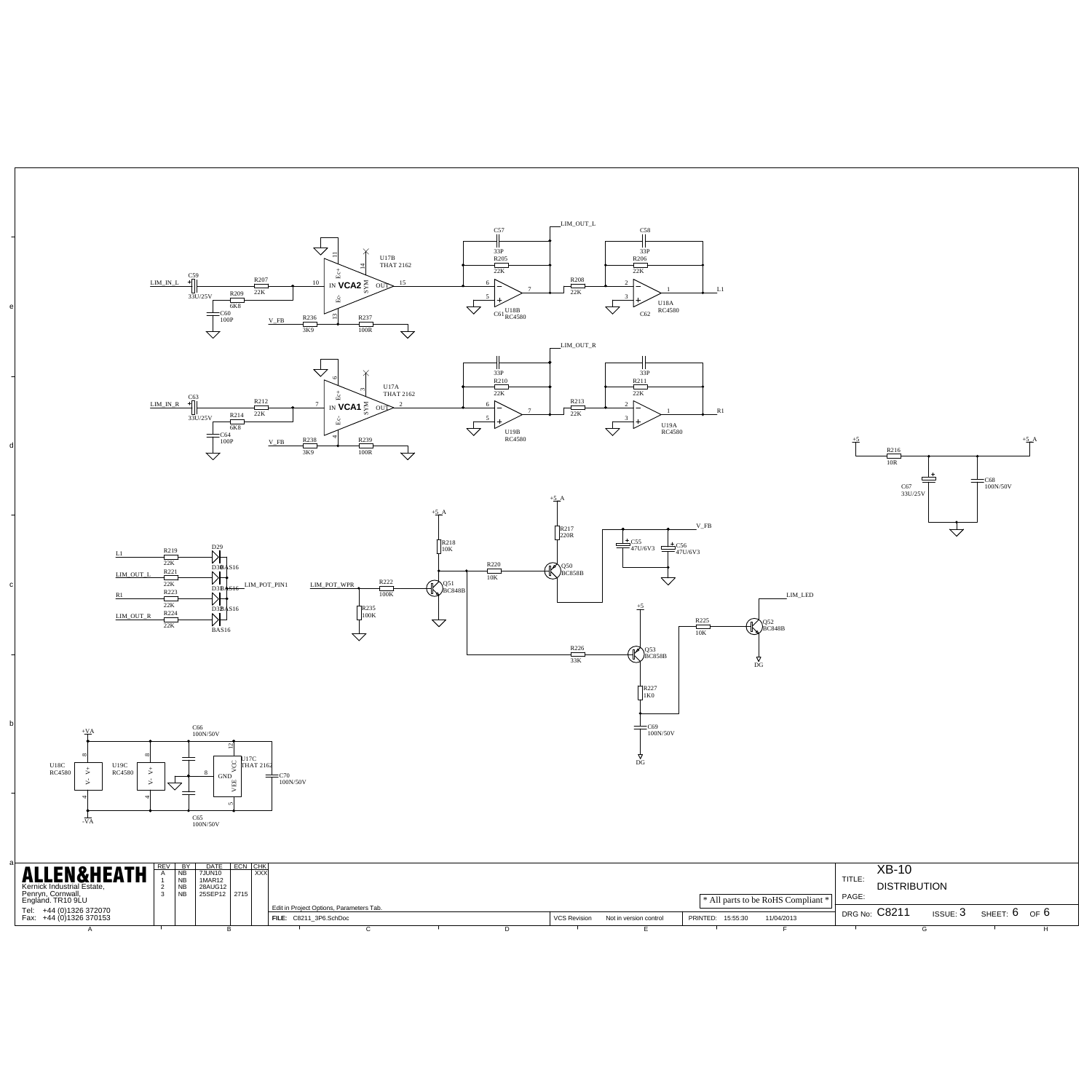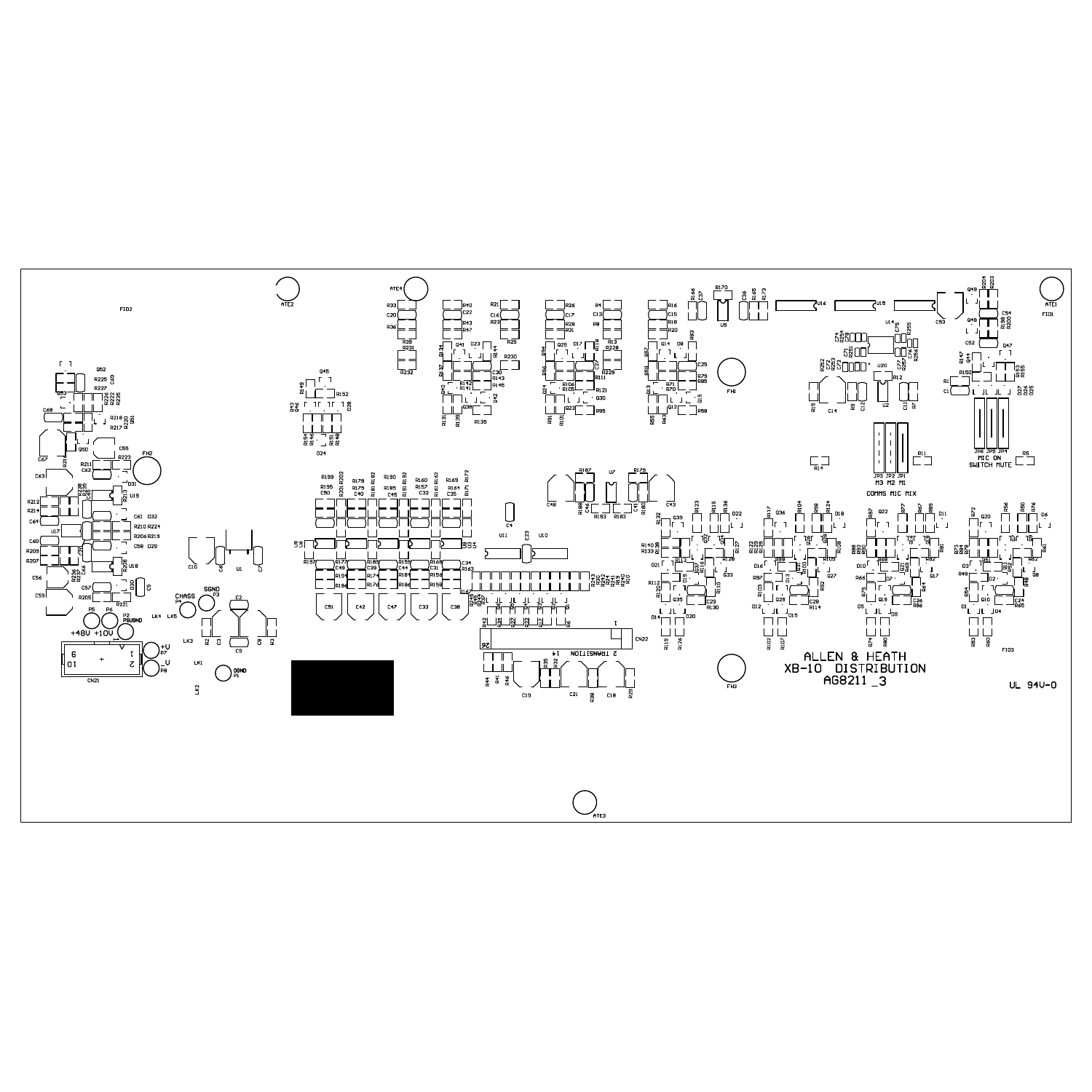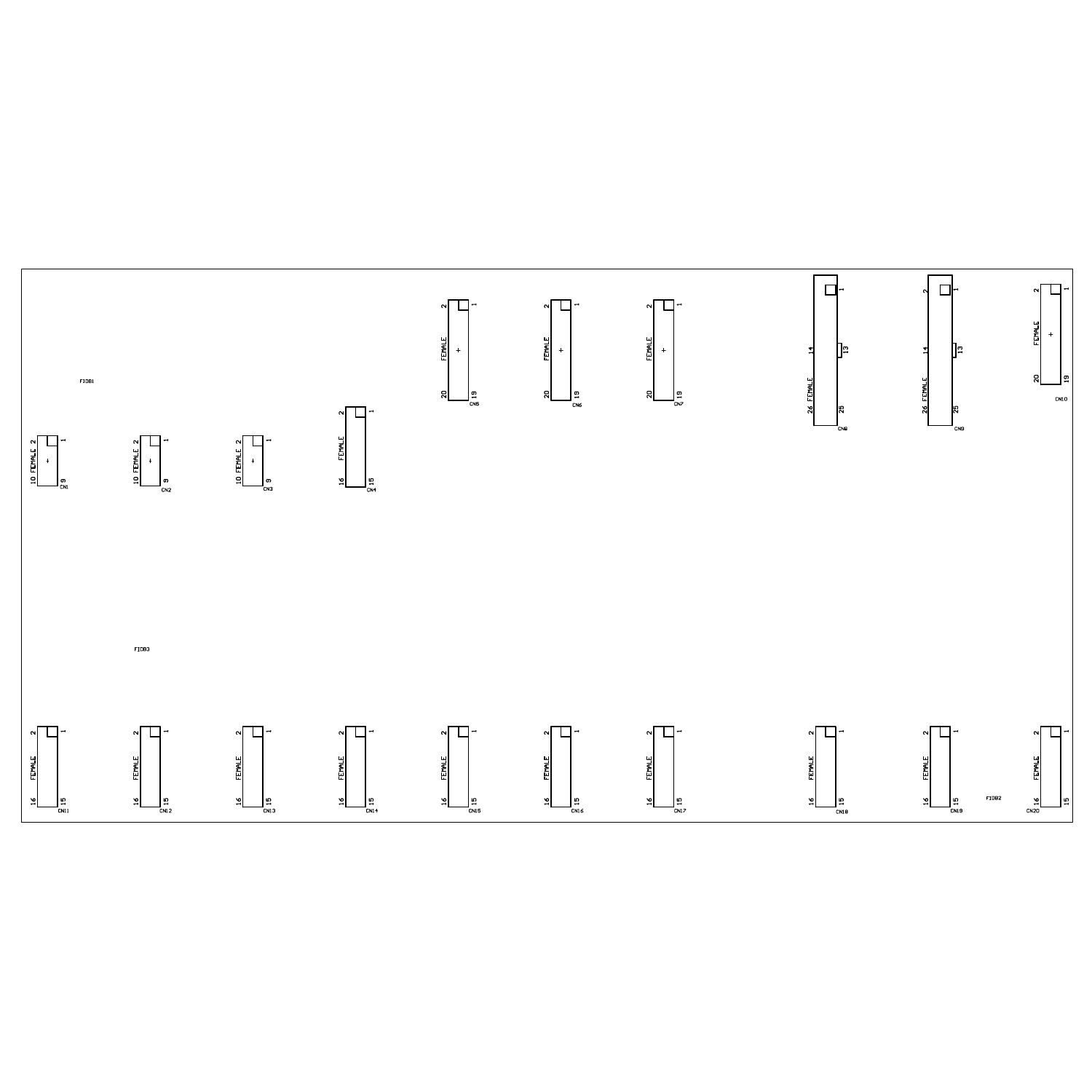| Designator      | Description                                  | <b>A&amp;H PART</b> |
|-----------------|----------------------------------------------|---------------------|
|                 | XB10 004-325 AG8211 3 DISTRIBUTION           |                     |
| C <sub>1</sub>  | CAPACITOR CERAMIC SMD0805 100N 50V (AF2851)  | AF2851              |
| C <sub>2</sub>  | CAPACITOR CERAMIC SMD0805 100N 50V (AF2851)  | AF2851              |
| C <sub>3</sub>  | CAPACITOR ELECTROLYTIC SMD 33uF 25V (AF3979) | AF3979              |
| C <sub>4</sub>  | CAPACITOR CERAMIC SMD0805 100N 50V (AF2851)  | AF2851              |
| C <sub>5</sub>  | CAPACITOR CERAMIC SMD0805 100N 50V (AF2851)  | AF2851              |
| C <sub>6</sub>  | CAPACITOR CERAMIC SMD0805 220N 50V (AF4701)  | AF4701              |
| C7              | CAPACITOR CERAMIC SMD0805 100N 50V (AF2851)  | AF2851              |
| C8              | CAPACITOR ELECTROLYTIC SMD 33uF 25V (AF3979) | AF3979              |
| C <sub>9</sub>  | CAPACITOR CERAMIC SMD0805 100N 50V (AF2851)  | AF2851              |
| C10             | CAPACITOR ELECTROLYTIC SMD 33uF 25V (AF3979) | AF3979              |
| C11             | CAPACITOR CERAMIC SMD0805 33P (AF4887)       | AF4887              |
| C12             | CAPACITOR CERAMIC SMD0805 33P (AF4887)       | AF4887              |
| C <sub>13</sub> | CAPACITOR CERAMIC SMD0805 220N 50V (AF4701)  | AF4701              |
| C14             | CAPACITOR ELECTROLYTIC SMD 33uF 25V (AF3979) | AF3979              |
| C <sub>15</sub> | CAPACITOR CERAMIC SMD0805 220N 50V (AF4701)  | AF4701              |
| C16             | CAPACITOR CERAMIC SMD0805 220N 50V (AF4701)  | AF4701              |
| C <sub>17</sub> | CAPACITOR CERAMIC SMD0805 220N 50V (AF4701)  | AF4701              |
| C <sub>18</sub> | CAPACITOR ELECTROLYTIC SMD 33uF 25V (AF3979) | AF3979              |
| C <sub>19</sub> | CAPACITOR ELECTROLYTIC SMD 33uF 25V (AF3979) | AF3979              |
| C <sub>20</sub> | CAPACITOR CERAMIC SMD0805 220N 50V (AF4701)  | AF4701              |
| C <sub>21</sub> | CAPACITOR ELECTROLYTIC SMD 33uF 25V (AF3979) | AF3979              |
| C <sub>22</sub> | CAPACITOR CERAMIC SMD0805 220N 50V (AF4701)  | AF4701              |
| C <sub>23</sub> | CAPACITOR CERAMIC SMD0805 100N 50V (AF2851)  | AF2851              |
| C <sub>24</sub> | CAPACITOR CERAMIC SMD0805 100N 50V (AF2851)  | AF2851              |
| C <sub>25</sub> | CAPACITOR CERAMIC SMD0805 100N 50V (AF2851)  | AF2851              |
| C <sub>26</sub> | CAPACITOR CERAMIC SMD0805 100N 50V (AF2851)  | AF2851              |
| C <sub>27</sub> | CAPACITOR CERAMIC SMD0805 100N 50V (AF2851)  | AF2851              |
| C <sub>28</sub> | CAPACITOR CERAMIC SMD0805 100N 50V (AF2851)  | AF2851              |
| C <sub>29</sub> | CAPACITOR CERAMIC SMD0805 100N 50V (AF2851)  | AF2851              |
| C30             | CAPACITOR CERAMIC SMD0805 100N 50V (AF2851)  | AF2851              |
| C31             | CAPACITOR CERAMIC SMD0805 33P (AF4887)       | AF4887              |
| C32             | CAPACITOR CERAMIC SMD0805 33P (AF4887)       | AF4887              |
| C33             | CAPACITOR ELECTROLYTIC SMD 33uF 25V (AF3979) | AF3979              |
| C34             | CAPACITOR CERAMIC SMD0805 33P (AF4887)       | AF4887              |
| C35             | CAPACITOR CERAMIC SMD0805 33P (AF4887)       | AF4887              |
| C36             | CAPACITOR CERAMIC SMD0805 33P (AF4887)       | AF4887              |
| C37             | CAPACITOR CERAMIC SMD0805 33P (AF4887)       | AF4887              |
| C38             | CAPACITOR ELECTROLYTIC SMD 33uF 25V (AF3979) | AF3979              |
| C39             | CAPACITOR CERAMIC SMD0805 33P (AF4887)       | AF4887              |
| C40             | CAPACITOR CERAMIC SMD0805 33P (AF4887)       | AF4887              |
| C41             | CAPACITOR CERAMIC SMD0805 NOT FITTED         | <b>NO PART</b>      |
| C42             | CAPACITOR ELECTROLYTIC SMD 33uF 25V (AF3979) | AF3979              |
| C43             | CAPACITOR ELECTROLYTIC SMD 33uF 25V (AF3979) | AF3979              |
| C44             | CAPACITOR CERAMIC SMD0805 33P (AF4887)       | AF4887              |
| C45             | CAPACITOR CERAMIC SMD0805 33P (AF4887)       | AF4887              |
| C46             | CAPACITOR CERAMIC SMD0805 NOT FITTED         | <b>NO PART</b>      |
| C47             | CAPACITOR ELECTROLYTIC SMD 33uF 25V (AF3979) | AF3979              |
| C48             | CAPACITOR ELECTROLYTIC SMD 33uF 25V (AF3979) | AF3979              |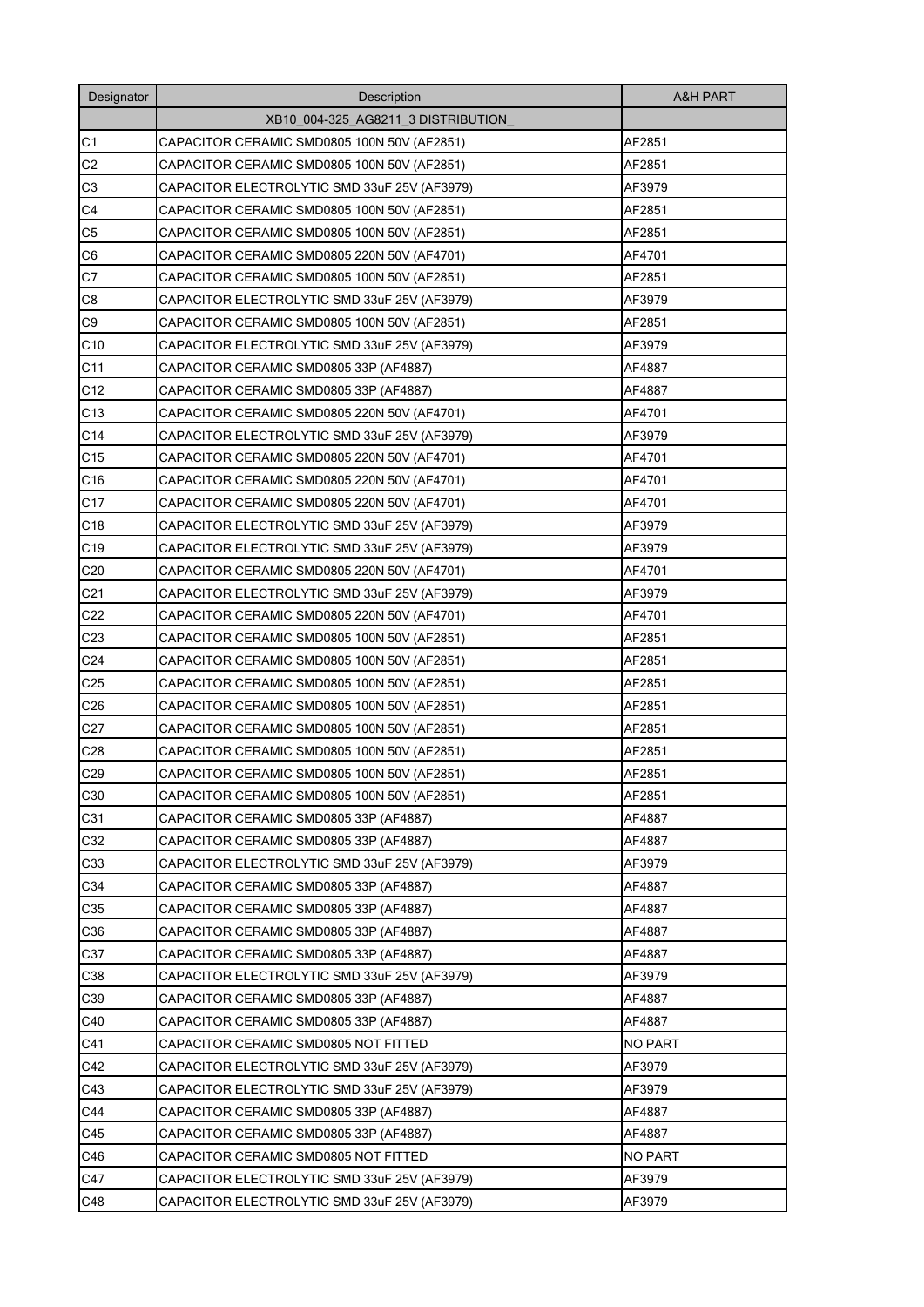| C49             | CAPACITOR CERAMIC SMD0805 33P (AF4887)                                 | AF4887 |
|-----------------|------------------------------------------------------------------------|--------|
| C <sub>50</sub> | CAPACITOR CERAMIC SMD0805 33P (AF4887)                                 | AF4887 |
| C51             | CAPACITOR ELECTROLYTIC SMD 33uF 25V (AF3979)                           | AF3979 |
| C52             | CAPACITOR CERAMIC SMD0805 100N 50V (AF2851)                            | AF2851 |
| C <sub>53</sub> | CAPACITOR ELECTROLYTIC SMD 33uF 25V (AF3979)                           | AF3979 |
| C <sub>54</sub> | CAPACITOR CERAMIC SMD0805 100N 50V (AF2851)                            | AF2851 |
| C <sub>55</sub> | CAPACITOR ELECTROLYTIC SMD 47uF 6.3V (AF5886)                          | AF5886 |
| C56             | CAPACITOR ELECTROLYTIC SMD 47uF 6.3V (AF5886)                          | AF5886 |
| C <sub>57</sub> | CAPACITOR CERAMIC SMD0805 33P (AF4887)                                 | AF4887 |
| C58             | CAPACITOR CERAMIC SMD0805 33P (AF4887)                                 | AF4887 |
| C <sub>59</sub> | CAPACITOR ELECTROLYTIC SMD 33uF 25V (AF3979)                           | AF3979 |
| C60             | CAPACITOR CERAMIC SMD0805 100P (AF2847)                                | AF2847 |
| C61             | CAPACITOR CERAMIC SMD0805 33P (AF4887)                                 | AF4887 |
| C62             | CAPACITOR CERAMIC SMD0805 33P (AF4887)                                 | AF4887 |
| C63             | CAPACITOR ELECTROLYTIC SMD 33uF 25V (AF3979)                           | AF3979 |
| C64             | CAPACITOR CERAMIC SMD0805 100P (AF2847)                                | AF2847 |
| C65             | CAPACITOR CERAMIC SMD0805 100N 50V (AF2851)                            | AF2851 |
| C66             | CAPACITOR CERAMIC SMD0805 100N 50V (AF2851)                            | AF2851 |
| C67             | CAPACITOR ELECTROLYTIC SMD 33uF 25V (AF3979)                           | AF3979 |
| C68             | CAPACITOR CERAMIC SMD0805 100N 50V (AF2851)                            | AF2851 |
| C69             | CAPACITOR CERAMIC SMD0805 100N 50V (AF2851)                            | AF2851 |
| C70             | CAPACITOR CERAMIC SMD0805 100N 50V (AF2851)                            | AF2851 |
| C71             | CAPACITOR CERAMIC SMD0402 100N 16V (AF6674)                            | AF6674 |
| C72             | CAPACITOR CERAMIC SMD0402 100N 16V (AF6674)                            | AF6674 |
| C73             | CAPACITOR CERAMIC SMD0402 100N 16V (AF6674)                            | AF6674 |
| C74             | CAPACITOR CERAMIC SMD0402 100N 16V (AF6674)                            | AF6674 |
| C75             | CAPACITOR CERAMIC SMD0402 100N 16V (AF6674)                            | AF6674 |
| C76             | CAPACITOR CERAMIC SMD0402 100N 16V (AF6674)                            | AF6674 |
| C77             | CAPACITOR CERAMIC SMD0402 100N 16V (AF6674)                            | AF6674 |
| C78             | CAPACITOR CERAMIC SMD0402 100N 16V (AF6674)                            | AF6674 |
| CN <sub>1</sub> | Connector IDC, Molex Type 0.1" Pitch 5x2 pins Female Strt (AL4306)     | AL4306 |
| CN <sub>2</sub> | Connector IDC, Molex Type 0.1" Pitch 5x2 pins Female Strt (AL4306)     | AL4306 |
| CN <sub>3</sub> | Connector IDC, Molex Type 0.1" Pitch 5x2 pins Female Strt (AL4306)     | AL4306 |
| CN4             | Connector IDC, Molex Type 0.1" Pitch 8x2 pins Female Straight (AL3868) | AL3868 |
| CN <sub>5</sub> | Connector IDC, Molex Type 0.1" Pitch 10x2 pins (AL4042)                | AL4042 |
| CN <sub>6</sub> | Connector IDC, Molex Type 0.1" Pitch 10x2 pins (AL4042)                | AL4042 |
| CN7             | Connector IDC, Molex Type 0.1" Pitch 10x2 pins (AL4042)                | AL4042 |
| CN <sub>8</sub> | Connector IDC, Molex Type 0.1" Pitch 13x2 pins (AL5045)                | AL5045 |
| CN <sub>9</sub> | Connector IDC, Molex Type 0.1" Pitch 13x2 pins (AL5045)                | AL5045 |
| <b>CN10</b>     | Connector IDC, Molex Type 0.1" Pitch 10x2 pins (AL4042)                | AL4042 |
| <b>CN11</b>     | Connector IDC, Molex Type 0.1" Pitch 8x2 pins Female Straight (AL3868) | AL3868 |
| <b>CN12</b>     | Connector IDC, Molex Type 0.1" Pitch 8x2 pins Female Straight (AL3868) | AL3868 |
| <b>CN13</b>     | Connector IDC, Molex Type 0.1" Pitch 8x2 pins Female Straight (AL3868) | AL3868 |
| <b>CN14</b>     | Connector IDC, Molex Type 0.1" Pitch 8x2 pins Female Straight (AL3868) | AL3868 |
| <b>CN15</b>     | Connector IDC, Molex Type 0.1" Pitch 8x2 pins Female Straight (AL3868) | AL3868 |
| <b>CN16</b>     | Connector IDC, Molex Type 0.1" Pitch 8x2 pins Female Straight (AL3868) | AL3868 |
| <b>CN17</b>     | Connector IDC, Molex Type 0.1" Pitch 8x2 pins Female Straight (AL3868) | AL3868 |
| <b>CN18</b>     | Connector IDC, Molex Type 0.1" Pitch 8x2 pins Female Straight (AL3868) | AL3868 |
| <b>CN19</b>     | Connector IDC, Molex Type 0.1" Pitch 8x2 pins Female Straight (AL3868) | AL3868 |
| <b>CN20</b>     | Connector IDC, Molex Type 0.1" Pitch 8x2 pins Female Straight (AL3868) | AL3868 |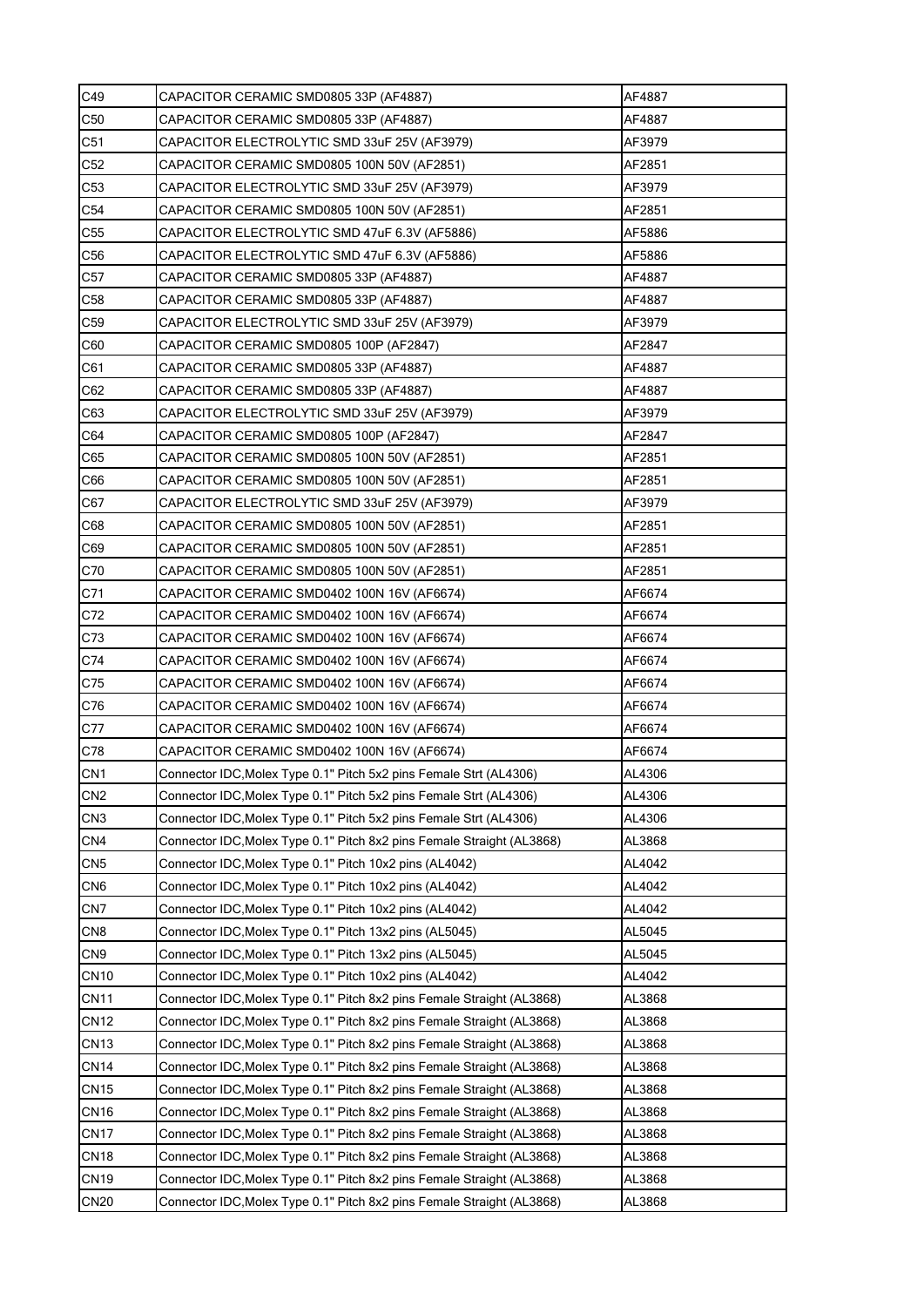| <b>CN21</b>     | Not Fitted Connector BOX, Molex Type 0.1" Pitch 5x2 pins | <b>NO PART</b>     |
|-----------------|----------------------------------------------------------|--------------------|
| <b>CN22</b>     | <b>Connector Harness Transition 13x2</b>                 | TRANS HARNESS ASSY |
| D <sub>1</sub>  | DIODE SMD BAS16 SIGNAL (AE3352)                          | AE3352             |
| D <sub>2</sub>  | DIODE SMD BAS16 SIGNAL (AE3352)                          | AE3352             |
| D <sub>3</sub>  | DIODE SMD BAS16 SIGNAL (AE3352)                          | AE3352             |
| D <sub>4</sub>  | DIODE SMD BAS16 SIGNAL (AE3352)                          | AE3352             |
| D <sub>5</sub>  | DIODE SMD BAS16 SIGNAL (AE3352)                          | AE3352             |
| D <sub>6</sub>  | DIODE SMD BAS16 SIGNAL (AE3352)                          | AE3352             |
| D <sub>7</sub>  | DIODE SMD BAS16 SIGNAL (AE3352)                          | AE3352             |
| D <sub>8</sub>  | DIODE SMD BAS16 SIGNAL (AE3352)                          | AE3352             |
| D <sub>9</sub>  | DIODE SMD BAS16 SIGNAL (AE3352)                          | AE3352             |
| D <sub>10</sub> | DIODE SMD BAS16 SIGNAL (AE3352)                          | AE3352             |
| D <sub>11</sub> | DIODE SMD BAS16 SIGNAL (AE3352)                          | AE3352             |
| D12             | DIODE SMD BAS16 SIGNAL (AE3352)                          | AE3352             |
| D <sub>13</sub> | DIODE SMD BAS16 SIGNAL (AE3352)                          | AE3352             |
| D <sub>14</sub> | DIODE SMD BAS16 SIGNAL (AE3352)                          | AE3352             |
| D <sub>15</sub> | DIODE SMD BAS16 SIGNAL (AE3352)                          | AE3352             |
| D <sub>16</sub> | DIODE SMD BAS16 SIGNAL (AE3352)                          | AE3352             |
| D <sub>17</sub> | DIODE SMD BAS16 SIGNAL (AE3352)                          | AE3352             |
| D <sub>18</sub> | DIODE SMD BAS16 SIGNAL (AE3352)                          | AE3352             |
| D <sub>19</sub> | DIODE SMD BAS16 SIGNAL (AE3352)                          | AE3352             |
| D <sub>20</sub> | DIODE SMD BAS16 SIGNAL (AE3352)                          | AE3352             |
| D <sub>21</sub> | DIODE SMD BAS16 SIGNAL (AE3352)                          | AE3352             |
| D22             | DIODE SMD BAS16 SIGNAL (AE3352)                          | AE3352             |
| D <sub>23</sub> | DIODE SMD BAS16 SIGNAL (AE3352)                          | AE3352             |
| D <sub>24</sub> | DIODE SMD BAS16 SIGNAL (AE3352)                          | AE3352             |
| D <sub>25</sub> | DIODE SMD BAS16 SIGNAL (AE3352)                          | AE3352             |
| D <sub>26</sub> | DIODE SMD BAS16 SIGNAL (AE3352)                          | AE3352             |
| D <sub>27</sub> | DIODE SMD BAS16 SIGNAL (AE3352)                          | AE3352             |
| D <sub>28</sub> | DIODE SMD BAS16 SIGNAL (AE3352)                          | AE3352             |
| D <sub>29</sub> | DIODE SMD BAS16 SIGNAL (AE3352)                          | AE3352             |
| D30             | DIODE SMD BAS16 SIGNAL (AE3352)                          | AE3352             |
| D31             | DIODE SMD BAS16 SIGNAL (AE3352)                          | AE3352             |
| D32             | DIODE SMD BAS16 SIGNAL (AE3352)                          | AE3352             |
| JP1             | LINK ASSIGNMENT TC WIRE, AH0070                          | AH0070             |
| JP <sub>2</sub> | LINK ASSIGNMENT NOT FITTED                               | NO PART            |
| JP3             | LINK ASSIGNMENT NOT FITTED                               | NO PART            |
| JP4             | LINK ASSIGNMENT TC WIRE, AH0070                          | AH0070             |
| JP5             | LINK ASSIGNMENT TC WIRE ,AH0070                          | AH0070             |
| JP6             | LINK ASSIGNMENT TC WIRE, AH0070                          | AH0070             |
| PCB1            | =PRJ Title+ +PRJ PCB Title                               | AG8211             |
| Q1              | TRANSISTOR SMD BC848B NPN (AE3332)                       | AE3332             |
| Q2              | TRANSISTOR SMD BC848B NPN (AE3332)                       | AE3332             |
| Q3              | TRANSISTOR SMD BC848B NPN (AE3332)                       | AE3332             |
| Q4              | TRANSISTOR SMD BC848B NPN (AE3332)                       | AE3332             |
| Q5              | TRANSISTOR SMD BC848B NPN (AE3332)                       | AE3332             |
| Q6              | TRANSISTOR SMD BC848B NPN (AE3332)                       | AE3332             |
| Q7              | TRANSISTOR SMD BC858B PNP (AE3042)                       | AE3042             |
| Q8              | TRANSISTOR SMD BC848B NPN (AE3332)                       | AE3332             |
| Q9              | TRANSISTOR SMD BC848B NPN (AE3332)                       | AE3332             |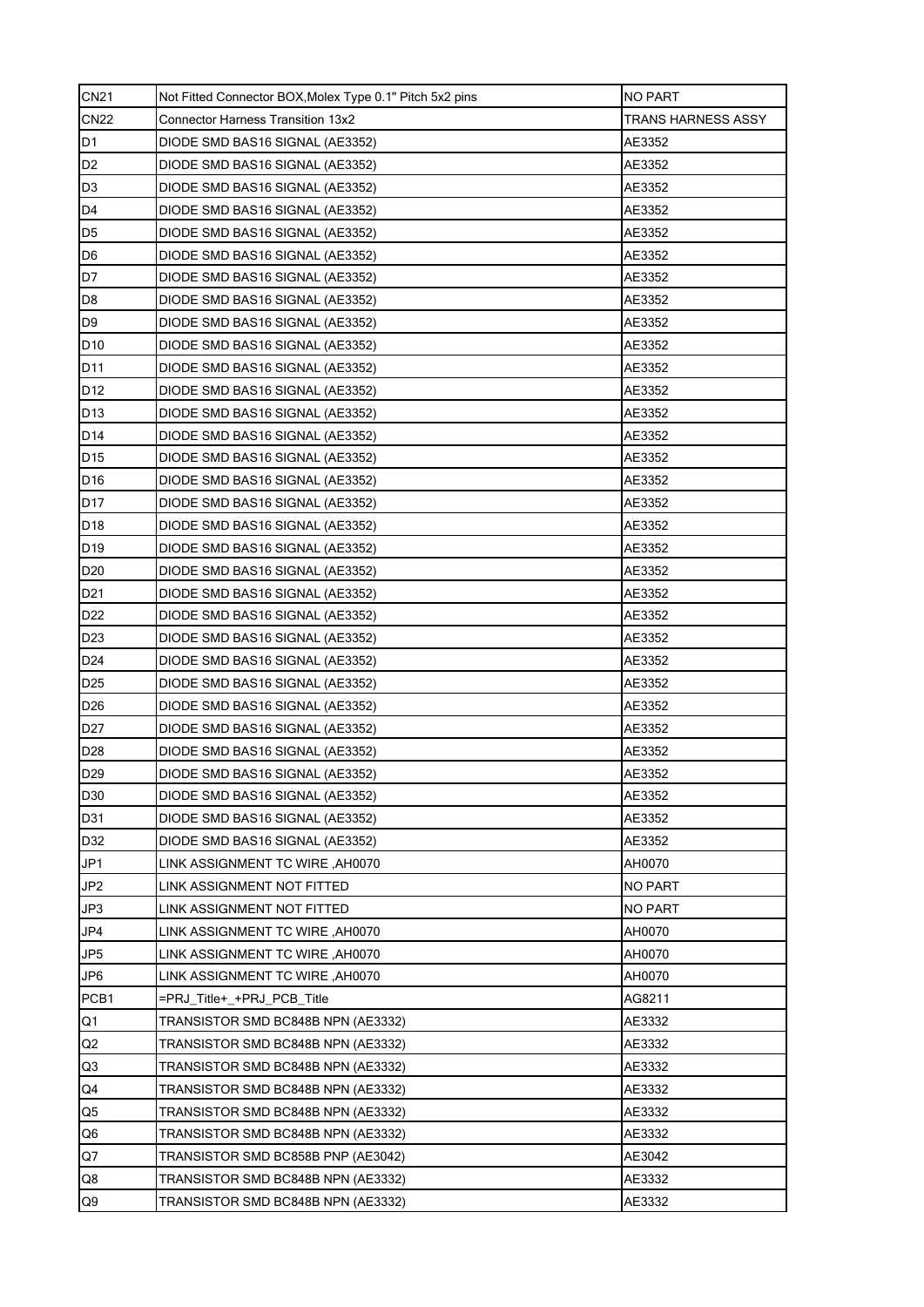| Q10             | TRANSISTOR SMD BC848B NPN (AE3332)          | AE3332 |
|-----------------|---------------------------------------------|--------|
| Q <sub>11</sub> | TRANSISTOR SMD BC848B NPN (AE3332)          | AE3332 |
| Q12             | TRANSISTOR SMD BC858B PNP (AE3042)          | AE3042 |
| Q13             | TRANSISTOR SMD BC848B NPN (AE3332)          | AE3332 |
| Q14             | TRANSISTOR SMD BC848B NPN (AE3332)          | AE3332 |
| Q15             | TRANSISTOR SMD BC848B NPN (AE3332)          | AE3332 |
| Q16             | TRANSISTOR SMD BC858B PNP (AE3042)          | AE3042 |
| Q17             | TRANSISTOR SMD BC848B NPN (AE3332)          | AE3332 |
| Q18             | TRANSISTOR SMD BC848B NPN (AE3332)          | AE3332 |
| Q19             | TRANSISTOR SMD BC848B NPN (AE3332)          | AE3332 |
| Q <sub>20</sub> | TRANSISTOR SMD BC848B NPN (AE3332)          | AE3332 |
| Q <sub>21</sub> | TRANSISTOR SMD BC848B NPN (AE3332)          | AE3332 |
| Q22             | TRANSISTOR SMD BC848B NPN (AE3332)          | AE3332 |
| Q <sub>23</sub> | TRANSISTOR SMD BC858B PNP (AE3042)          | AE3042 |
| Q <sub>24</sub> | TRANSISTOR SMD BC848B NPN (AE3332)          | AE3332 |
| Q <sub>25</sub> | TRANSISTOR SMD BC848B NPN (AE3332)          | AE3332 |
| Q26             | TRANSISTOR SMD BC858B PNP (AE3042)          | AE3042 |
| Q27             | TRANSISTOR SMD BC848B NPN (AE3332)          | AE3332 |
| Q <sub>28</sub> | TRANSISTOR SMD BC848B NPN (AE3332)          | AE3332 |
| Q29             | TRANSISTOR SMD BC848B NPN (AE3332)          | AE3332 |
| Q <sub>30</sub> | TRANSISTOR SMD BC848B NPN (AE3332)          | AE3332 |
| Q31             | TRANSISTOR SMD BC848B NPN (AE3332)          | AE3332 |
| Q <sub>32</sub> | TRANSISTOR SMD BC858B PNP (AE3042)          | AE3042 |
| Q <sub>33</sub> | TRANSISTOR SMD BC848B NPN (AE3332)          | AE3332 |
| Q <sub>34</sub> | TRANSISTOR SMD BC848B NPN (AE3332)          | AE3332 |
| Q35             | TRANSISTOR SMD BC848B NPN (AE3332)          | AE3332 |
| Q36             | TRANSISTOR SMD BC848B NPN (AE3332)          | AE3332 |
| Q <sub>37</sub> | TRANSISTOR SMD BC848B NPN (AE3332)          | AE3332 |
| $\bf Q38$       | TRANSISTOR SMD BC858B PNP (AE3042)          | AE3042 |
| Q39             | TRANSISTOR SMD BC848B NPN (AE3332)          | AE3332 |
| Q40             | TRANSISTOR SMD BC848B NPN (AE3332)          | AE3332 |
| Q41             | TRANSISTOR SMD BC848B NPN (AE3332)          | AE3332 |
| Q42             | TRANSISTOR SMD BC848B NPN (AE3332)          | AE3332 |
| Q43             | TRANSISTOR SMD BC858B PNP (AE3042)          | AE3042 |
| Q44             | TRANSISTOR SMD BC858B PNP (AE3042)          | AE3042 |
| Q45             | TRANSISTOR SMD BC848B NPN (AE3332)          | AE3332 |
| Q46             | TRANSISTOR SMD BC848B NPN (AE3332)          | AE3332 |
| Q47             | TRANSISTOR SMD BC848B NPN (AE3332)          | AE3332 |
| Q48             | TRANSISTOR SMD BC848B NPN (AE3332)          | AE3332 |
| Q49             | TRANSISTOR SMD BC858B PNP (AE3042)          | AE3042 |
| Q50             | TRANSISTOR SMD BC858B PNP (AE3042)          | AE3042 |
| Q51             | TRANSISTOR SMD BC848B NPN (AE3332)          | AE3332 |
| Q52             | TRANSISTOR SMD BC848B NPN (AE3332)          | AE3332 |
| Q53             | TRANSISTOR SMD BC858B PNP (AE3042)          | AE3042 |
| R <sub>1</sub>  | RESISTOR CARBON SMD0805 47R 5% (AC3036)     | AC3036 |
| R <sub>2</sub>  | RESISTOR CARBON SMD0805 10R 5% (AC3027)     | AC3027 |
| R <sub>3</sub>  | RESISTOR CARBON SMD0805 10R 5% (AC3027)     | AC3027 |
| R <sub>4</sub>  | RESISTOR METAL FILM SMD0805 10K 1% (AC2841) | AC2841 |
| R <sub>5</sub>  | RESISTOR METAL FILM SMD0805 22K 1% (AC2842) | AC2842 |
| R <sub>6</sub>  | RESISTOR CARBON SMD0805 10R 5% (AC3027)     | AC3027 |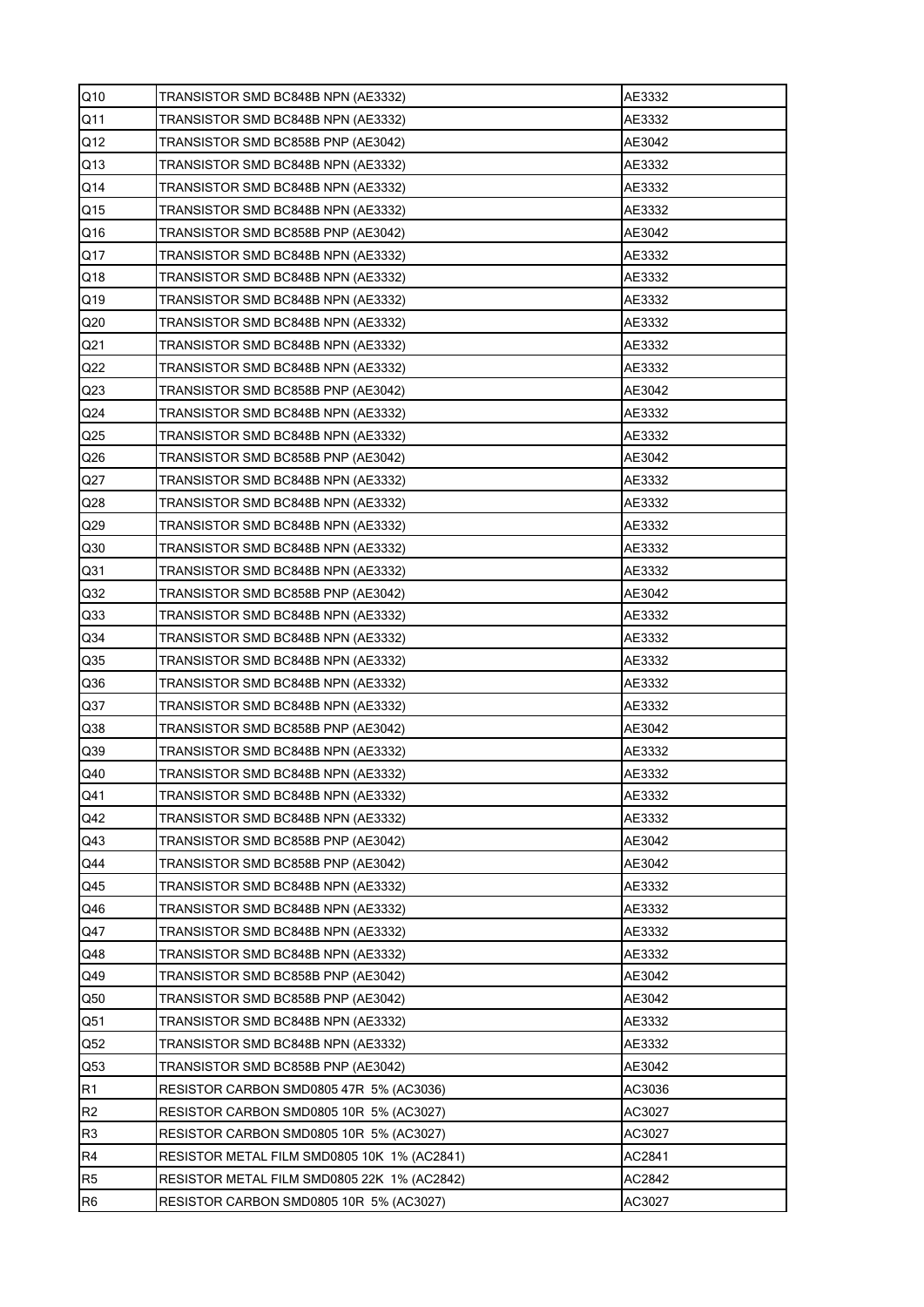| R7              | RESISTOR METAL FILM SMD0805 22K 1% (AC2842)  | AC2842 |
|-----------------|----------------------------------------------|--------|
| R <sub>8</sub>  | RESISTOR METAL FILM SMD0805 470K 2% (AC2844) | AC2844 |
| R <sub>9</sub>  | RESISTOR METAL FILM SMD0805 22K 1% (AC2842)  | AC2842 |
| R <sub>10</sub> | RESISTOR METAL FILM SMD0805 4K7 1% (AC3062)  | AC3062 |
| R <sub>11</sub> | RESISTOR METAL FILM SMD0805 22K 1% (AC2842)  | AC2842 |
| R <sub>12</sub> | RESISTOR METAL FILM SMD0805 22K 1% (AC2842)  | AC2842 |
| R <sub>13</sub> | RESISTOR CARBON SMD0805 220K 5% (AC4108)     | AC4108 |
| R <sub>14</sub> | RESISTOR METAL FILM SMD0805 22K 1% (AC2842)  | AC2842 |
| R <sub>15</sub> | RESISTOR CARBON SMD0805 47K 5% (AC3035)      | AC3035 |
| R <sub>16</sub> | RESISTOR METAL FILM SMD0805 10K 1% (AC2841)  | AC2841 |
| R <sub>17</sub> | RESISTOR CARBON SMD0805 10R 5% (AC3027)      | AC3027 |
| R <sub>18</sub> | RESISTOR METAL FILM SMD0805 470K 2% (AC2844) | AC2844 |
| R <sub>19</sub> | RESISTOR METAL FILM SMD0805 4K7 1% (AC3062)  | AC3062 |
| R <sub>20</sub> | RESISTOR CARBON SMD0805 220K 5% (AC4108)     | AC4108 |
| R21             | RESISTOR METAL FILM SMD0805 10K 1% (AC2841)  | AC2841 |
| R22             | RESISTOR CARBON SMD0805 10R 5% (AC3027)      | AC3027 |
| R <sub>23</sub> | RESISTOR METAL FILM SMD0805 470K 2% (AC2844) | AC2844 |
| R24             | RESISTOR METAL FILM SMD0805 4K7 1% (AC3062)  | AC3062 |
| R <sub>25</sub> | RESISTOR CARBON SMD0805 220K 5% (AC4108)     | AC4108 |
| R <sub>26</sub> | RESISTOR METAL FILM SMD0805 10K 1% (AC2841)  | AC2841 |
| R <sub>27</sub> | RESISTOR CARBON SMD0805 10R 5% (AC3027)      | AC3027 |
| R28             | RESISTOR METAL FILM SMD0805 470K 2% (AC2844) | AC2844 |
| R29             | RESISTOR CARBON SMD0805 10R 5% (AC3027)      | AC3027 |
| R30             | RESISTOR METAL FILM SMD0805 4K7 1% (AC3062)  | AC3062 |
| R31             | RESISTOR CARBON SMD0805 220K 5% (AC4108)     | AC4108 |
| R32             | RESISTOR CARBON SMD0805 0R0 5% (AC2838)      | AC2838 |
| R33             | RESISTOR METAL FILM SMD0805 10K 1% (AC2841)  | AC2841 |
| R34             | RESISTOR CARBON SMD0805 10R 5% (AC3027)      | AC3027 |
| R35             | RESISTOR CARBON SMD0805 10R 5% (AC3027)      | AC3027 |
| R36             | RESISTOR METAL FILM SMD0805 470K 2% (AC2844) | AC2844 |
| R37             | RESISTOR METAL FILM SMD0805 4K7 1% (AC3062)  | AC3062 |
| R38             | RESISTOR CARBON SMD0805 10R 5% (AC3027)      | AC3027 |
| R39             | RESISTOR CARBON SMD0805 220K 5% (AC4108)     | AC4108 |
| R40             | RESISTOR METAL FILM SMD0805 10K 1% (AC2841)  | AC2841 |
| R41             | RESISTOR METAL FILM SMD0805 75R 1% (AC5416)  | AC5416 |
| R42             | RESISTOR CARBON SMD0805 10R 5% (AC3027)      | AC3027 |
| R43             | RESISTOR METAL FILM SMD0805 470K 2% (AC2844) | AC2844 |
| R44             | RESISTOR METAL FILM SMD0805 75R 1% (AC5416)  | AC5416 |
| R45             | RESISTOR METAL FILM SMD0805 4K7 1% (AC3062)  | AC3062 |
| R46             | RESISTOR METAL FILM SMD0805 75R 1% (AC5416)  | AC5416 |
| <b>R47</b>      | RESISTOR CARBON SMD0805 220K 5% (AC4108)     | AC4108 |
| R48             | RESISTOR CARBON SMD0805 47K 5% (AC3035)      | AC3035 |
| R49             | RESISTOR METAL FILM SMD0805 22K 1% (AC2842)  | AC2842 |
| <b>R50</b>      | RESISTOR CARBON SMD0805 470R 5% (AC3034)     | AC3034 |
| <b>R51</b>      | RESISTOR METAL FILM SMD0805 1K0 1% (AC0369)  | AC0369 |
| <b>R52</b>      | RESISTOR METAL FILM SMD0805 22K 1% (AC2842)  | AC2842 |
| R <sub>53</sub> | RESISTOR METAL FILM SMD0805 10K 1% (AC2841)  | AC2841 |
| <b>R54</b>      | RESISTOR METAL FILM SMD0805 10K 1% (AC2841)  | AC2841 |
| <b>R55</b>      | RESISTOR CARBON SMD0805 47K 5% (AC3035)      | AC3035 |
| <b>R56</b>      | RESISTOR METAL FILM SMD0805 22K 1% (AC2842)  | AC2842 |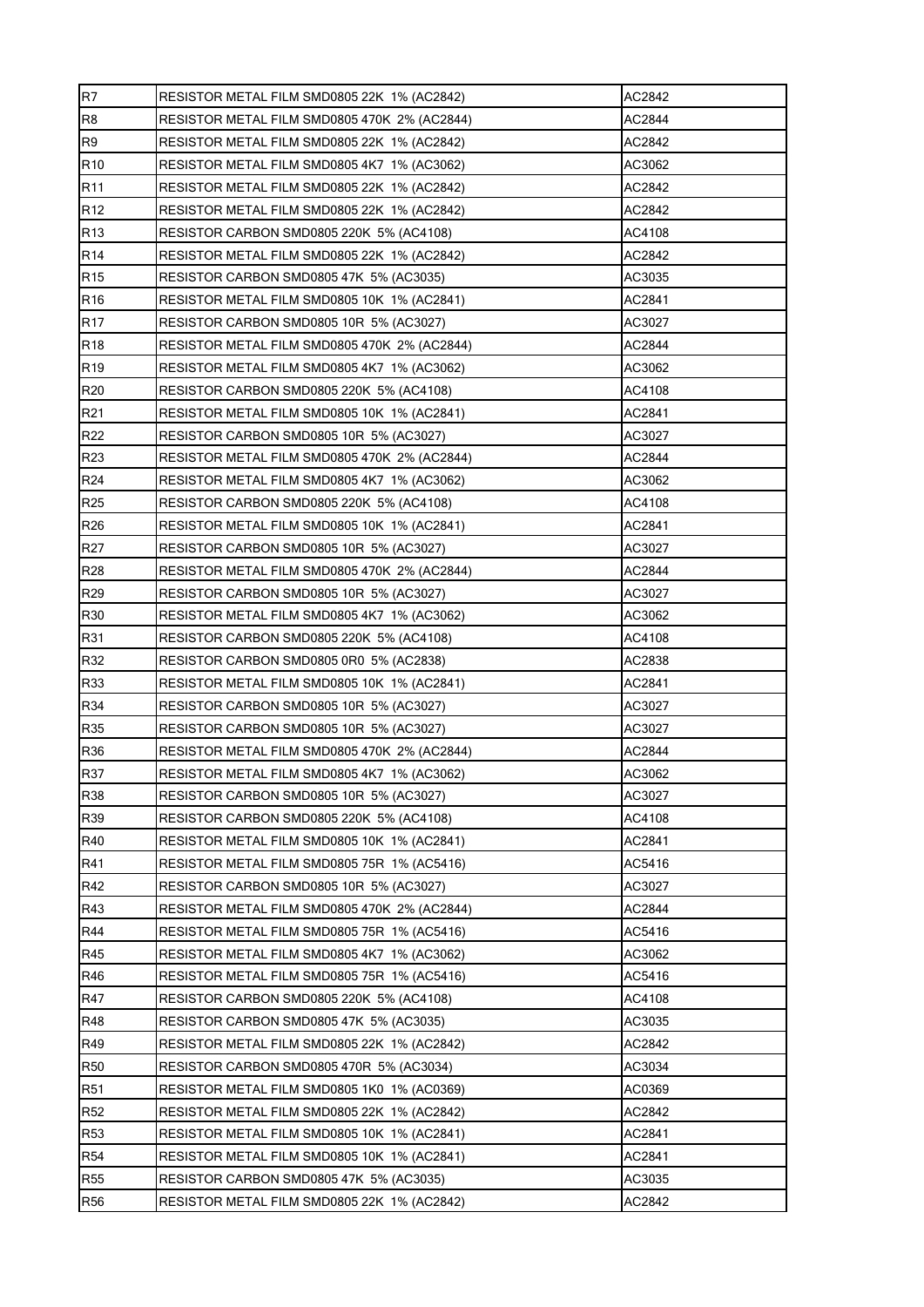| <b>R57</b>       | RESISTOR CARBON SMD0805 470R 5% (AC3034)     | AC3034 |
|------------------|----------------------------------------------|--------|
| <b>R58</b>       | RESISTOR METAL FILM SMD0805 1K0 1% (AC0369)  | AC0369 |
| R <sub>59</sub>  | RESISTOR METAL FILM SMD0805 22K 1% (AC2842)  | AC2842 |
| <b>R60</b>       | RESISTOR CARBON SMD0805 47K 5% (AC3035)      | AC3035 |
| R <sub>61</sub>  | RESISTOR METAL FILM SMD0805 100K 1% (AC2843) | AC2843 |
| R <sub>62</sub>  | RESISTOR METAL FILM SMD0805 100K_1% (AC2843) | AC2843 |
| R63              | RESISTOR METAL FILM SMD0805 22K 1% (AC2842)  | AC2842 |
| R64              | RESISTOR CARBON SMD0805 47K 5% (AC3035)      | AC3035 |
| R65              | RESISTOR METAL FILM SMD0805 100K 1% (AC2843) | AC2843 |
| R66              | RESISTOR METAL FILM SMD0805 22K 1% (AC2842)  | AC2842 |
| R67              | RESISTOR CARBON SMD0805 470R 5% (AC3034)     | AC3034 |
| <b>R68</b>       | RESISTOR METAL FILM SMD0805 1K0 1% (AC0369)  | AC0369 |
| R69              | RESISTOR METAL FILM SMD0805 22K 1% (AC2842)  | AC2842 |
| R70              | RESISTOR METAL FILM SMD0805 100K 1% (AC2843) | AC2843 |
| R71              | RESISTOR METAL FILM SMD0805 100K 1% (AC2843) | AC2843 |
| R72              | RESISTOR CARBON SMD0805 10R 5% (AC3027)      | AC3027 |
| R73              | RESISTOR METAL FILM SMD0805 22K 1% (AC2842)  | AC2842 |
| R74              | RESISTOR METAL FILM SMD0805 10K 1% (AC2841)  | AC2841 |
| R75              | RESISTOR METAL FILM SMD0805 10K 1% (AC2841)  | AC2841 |
| R76              | RESISTOR METAL FILM SMD0805 22K 1% (AC2842)  | AC2842 |
| R77              | RESISTOR METAL FILM SMD0805 22K 1% (AC2842)  | AC2842 |
| R78              | RESISTOR METAL FILM SMD0805 22K 1% (AC2842)  | AC2842 |
| R79              | RESISTOR METAL FILM SMD0805 100K 1% (AC2843) | AC2843 |
| <b>R80</b>       | RESISTOR CARBON SMD0805 47K 5% (AC3035)      | AC3035 |
| R81              | RESISTOR METAL FILM SMD0805 100K 1% (AC2843) | AC2843 |
| R82              | RESISTOR METAL FILM SMD0805 100K 1% (AC2843) | AC2843 |
| R83              | RESISTOR METAL FILM SMD0805 22K 1% (AC2842)  | AC2842 |
| R84              | RESISTOR METAL FILM SMD0805 100K 1% (AC2843) | AC2843 |
| R85              | RESISTOR METAL FILM SMD0805 22K 1% (AC2842)  | AC2842 |
| R86              | RESISTOR METAL FILM SMD0805 100K 1% (AC2843) | AC2843 |
| <b>R87</b>       | RESISTOR CARBON SMD0805 10R 5% (AC3027)      | AC3027 |
| <b>R88</b>       | RESISTOR METAL FILM SMD0805 22K 1% (AC2842)  | AC2842 |
| <b>R89</b>       | RESISTOR METAL FILM SMD0805 22K 1% (AC2842)  | AC2842 |
| R90              | RESISTOR METAL FILM SMD0805 22K 1% (AC2842)  | AC2842 |
| R91              | RESISTOR CARBON SMD0805 47K 5% (AC3035)      | AC3035 |
| R92              | RESISTOR CARBON SMD0805 47K 5% (AC3035)      | AC3035 |
| R93              | RESISTOR METAL FILM SMD0805 100K 1% (AC2843) | AC2843 |
| R94              | RESISTOR CARBON SMD0805 470R 5% (AC3034)     | AC3034 |
| R95              | RESISTOR METAL FILM SMD0805 1K0 1% (AC0369)  | AC0369 |
| R96              | RESISTOR METAL FILM SMD0805 22K 1% (AC2842)  | AC2842 |
| R97              | RESISTOR METAL FILM SMD0805 22K 1% (AC2842)  | AC2842 |
| <b>R98</b>       | RESISTOR CARBON SMD0805 470R 5% (AC3034)     | AC3034 |
| R99              | RESISTOR METAL FILM SMD0805 1K0 1% (AC0369)  | AC0369 |
| R <sub>100</sub> | RESISTOR METAL FILM SMD0805 22K 1% (AC2842)  | AC2842 |
| R <sub>101</sub> | RESISTOR METAL FILM SMD0805 22K 1% (AC2842)  | AC2842 |
| R <sub>102</sub> | RESISTOR METAL FILM SMD0805 10K 1% (AC2841)  | AC2841 |
| R <sub>103</sub> | RESISTOR METAL FILM SMD0805 10K 1% (AC2841)  | AC2841 |
| R <sub>104</sub> | RESISTOR METAL FILM SMD0805 22K 1% (AC2842)  | AC2842 |
| R <sub>105</sub> | RESISTOR METAL FILM SMD0805 100K 1% (AC2843) | AC2843 |
| R <sub>106</sub> | RESISTOR METAL FILM SMD0805 100K 1% (AC2843) | AC2843 |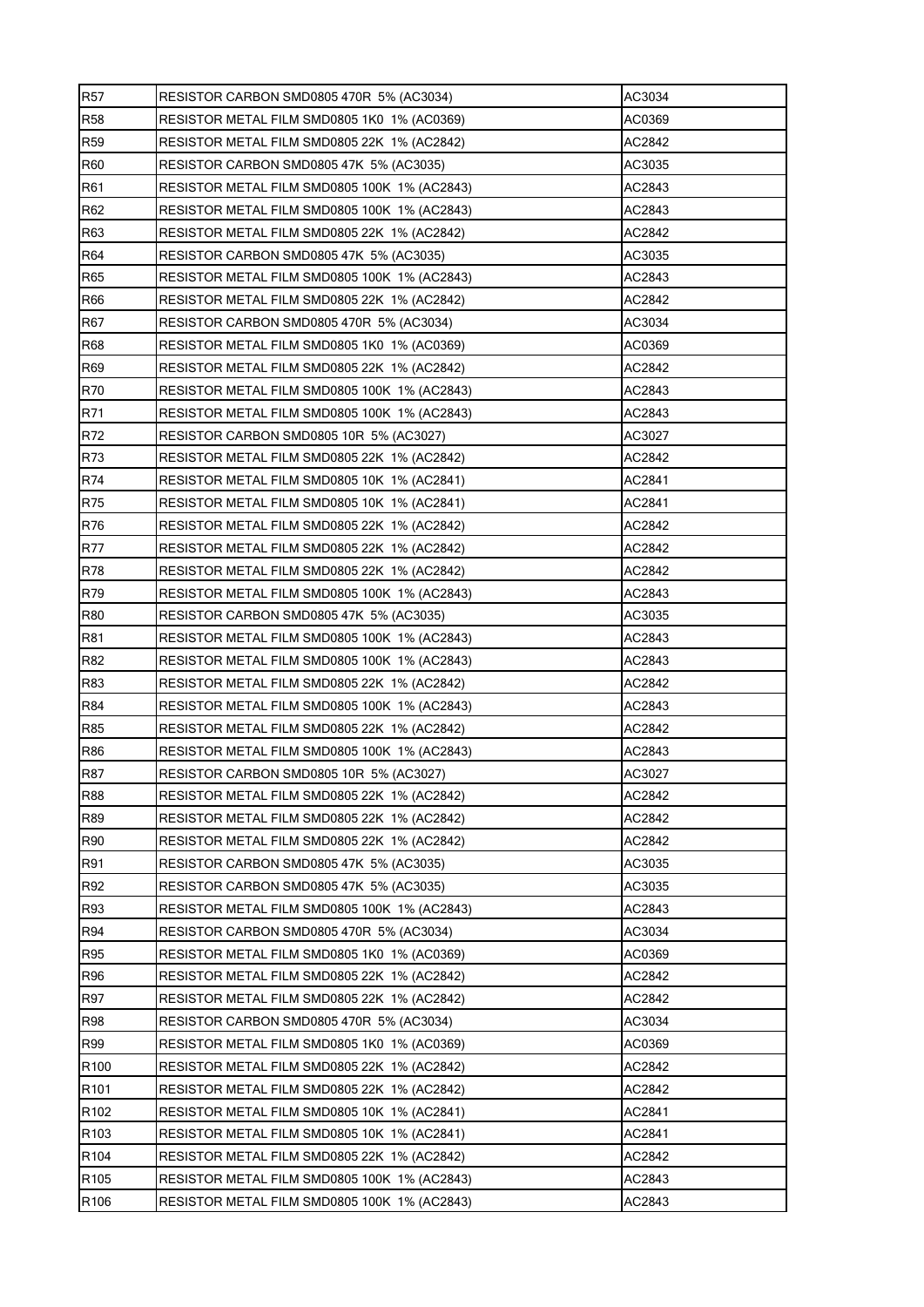| R <sub>107</sub> | RESISTOR CARBON SMD0805 47K_5% (AC3035)      | AC3035 |
|------------------|----------------------------------------------|--------|
| R108             | RESISTOR METAL FILM SMD0805 100K 1% (AC2843) | AC2843 |
| R <sub>109</sub> | RESISTOR METAL FILM SMD0805 100K 1% (AC2843) | AC2843 |
| R <sub>110</sub> | RESISTOR CARBON SMD0805 47K 5% (AC3035)      | AC3035 |
| R <sub>111</sub> | RESISTOR METAL FILM SMD0805 100K 1% (AC2843) | AC2843 |
| R <sub>112</sub> | RESISTOR METAL FILM SMD0805 22K 1% (AC2842)  | AC2842 |
| R113             | RESISTOR METAL FILM SMD0805 1K0 1% (AC0369)  | AC0369 |
| R114             | RESISTOR METAL FILM SMD0805 100K 1% (AC2843) | AC2843 |
| R <sub>115</sub> | RESISTOR CARBON SMD0805 470R 5% (AC3034)     | AC3034 |
| R <sub>116</sub> | RESISTOR METAL FILM SMD0805 22K 1% (AC2842)  | AC2842 |
| R <sub>117</sub> | RESISTOR CARBON SMD0805 10R 5% (AC3027)      | AC3027 |
| R <sub>118</sub> | RESISTOR METAL FILM SMD0805 22K 1% (AC2842)  | AC2842 |
| R <sub>119</sub> | RESISTOR METAL FILM SMD0805 10K 1% (AC2841)  | AC2841 |
| R120             | RESISTOR METAL FILM SMD0805 10K 1% (AC2841)  | AC2841 |
| R <sub>121</sub> | RESISTOR METAL FILM SMD0805 22K 1% (AC2842)  | AC2842 |
| R <sub>122</sub> | RESISTOR METAL FILM SMD0805 22K 1% (AC2842)  | AC2842 |
| R <sub>123</sub> | RESISTOR METAL FILM SMD0805 22K 1% (AC2842)  | AC2842 |
| R <sub>124</sub> | RESISTOR METAL FILM SMD0805 22K 1% (AC2842)  | AC2842 |
| R <sub>125</sub> | RESISTOR METAL FILM SMD0805 22K 1% (AC2842)  | AC2842 |
| R <sub>126</sub> | RESISTOR CARBON SMD0805 47K 5% (AC3035)      | AC3035 |
| R <sub>127</sub> | RESISTOR METAL FILM SMD0805 100K 1% (AC2843) | AC2843 |
| R <sub>128</sub> | RESISTOR METAL FILM SMD0805 100K 1% (AC2843) | AC2843 |
| R <sub>129</sub> | RESISTOR METAL FILM SMD0805 100K 1% (AC2843) | AC2843 |
| R <sub>130</sub> | RESISTOR METAL FILM SMD0805 100K 1% (AC2843) | AC2843 |
| R <sub>131</sub> | RESISTOR CARBON SMD0805 47K 5% (AC3035)      | AC3035 |
| R <sub>132</sub> | RESISTOR CARBON SMD0805 10R 5% (AC3027)      | AC3027 |
| R <sub>133</sub> | RESISTOR METAL FILM SMD0805 22K 1% (AC2842)  | AC2842 |
| R <sub>134</sub> | RESISTOR CARBON SMD0805 470R 5% (AC3034)     | AC3034 |
| R <sub>135</sub> | RESISTOR METAL FILM SMD0805 1K0 1% (AC0369)  | AC0369 |
| R <sub>136</sub> | RESISTOR METAL FILM SMD0805 22K 1% (AC2842)  | AC2842 |
| R <sub>137</sub> | RESISTOR METAL FILM SMD0805 22K 1% (AC2842)  | AC2842 |
| R138             | RESISTOR METAL FILM SMD0805 22K 1% (AC2842)  | AC2842 |
| R139             | RESISTOR METAL FILM SMD0805 22K 1% (AC2842)  | AC2842 |
| R <sub>140</sub> | RESISTOR METAL FILM SMD0805 100K 1% (AC2843) | AC2843 |
| R <sub>141</sub> | RESISTOR METAL FILM SMD0805 100K 1% (AC2843) | AC2843 |
| R <sub>142</sub> | RESISTOR METAL FILM SMD0805 100K 1% (AC2843) | AC2843 |
| R <sub>143</sub> | RESISTOR METAL FILM SMD0805 100K 1% (AC2843) | AC2843 |
| R144             | RESISTOR METAL FILM SMD0805 22K 1% (AC2842)  | AC2842 |
| R145             | RESISTOR METAL FILM SMD0805 22K 1% (AC2842)  | AC2842 |
| R146             | RESISTOR METAL FILM SMD0805 10K 1% (AC2841)  | AC2841 |
| R <sub>147</sub> | RESISTOR METAL FILM SMD0805 100K 1% (AC2843) | AC2843 |
| R <sub>148</sub> | RESISTOR METAL FILM SMD0805 10K 1% (AC2841)  | AC2841 |
| R149             | RESISTOR METAL FILM SMD0805 22K 1% (AC2842)  | AC2842 |
| R <sub>150</sub> | RESISTOR METAL FILM SMD0805 22K 1% (AC2842)  | AC2842 |
| R <sub>151</sub> | RESISTOR CARBON SMD0805 47K 5% (AC3035)      | AC3035 |
| R <sub>152</sub> | RESISTOR METAL FILM SMD0805 100K 1% (AC2843) | AC2843 |
| R <sub>153</sub> | RESISTOR METAL FILM SMD0805 22K 1% (AC2842)  | AC2842 |
| R <sub>154</sub> | RESISTOR METAL FILM SMD0805 22K 1% (AC2842)  | AC2842 |
| R <sub>155</sub> | RESISTOR METAL FILM SMD0805 100K 1% (AC2843) | AC2843 |
| R <sub>156</sub> | RESISTOR METAL FILM SMD0805 10K 1% (AC2841)  | AC2841 |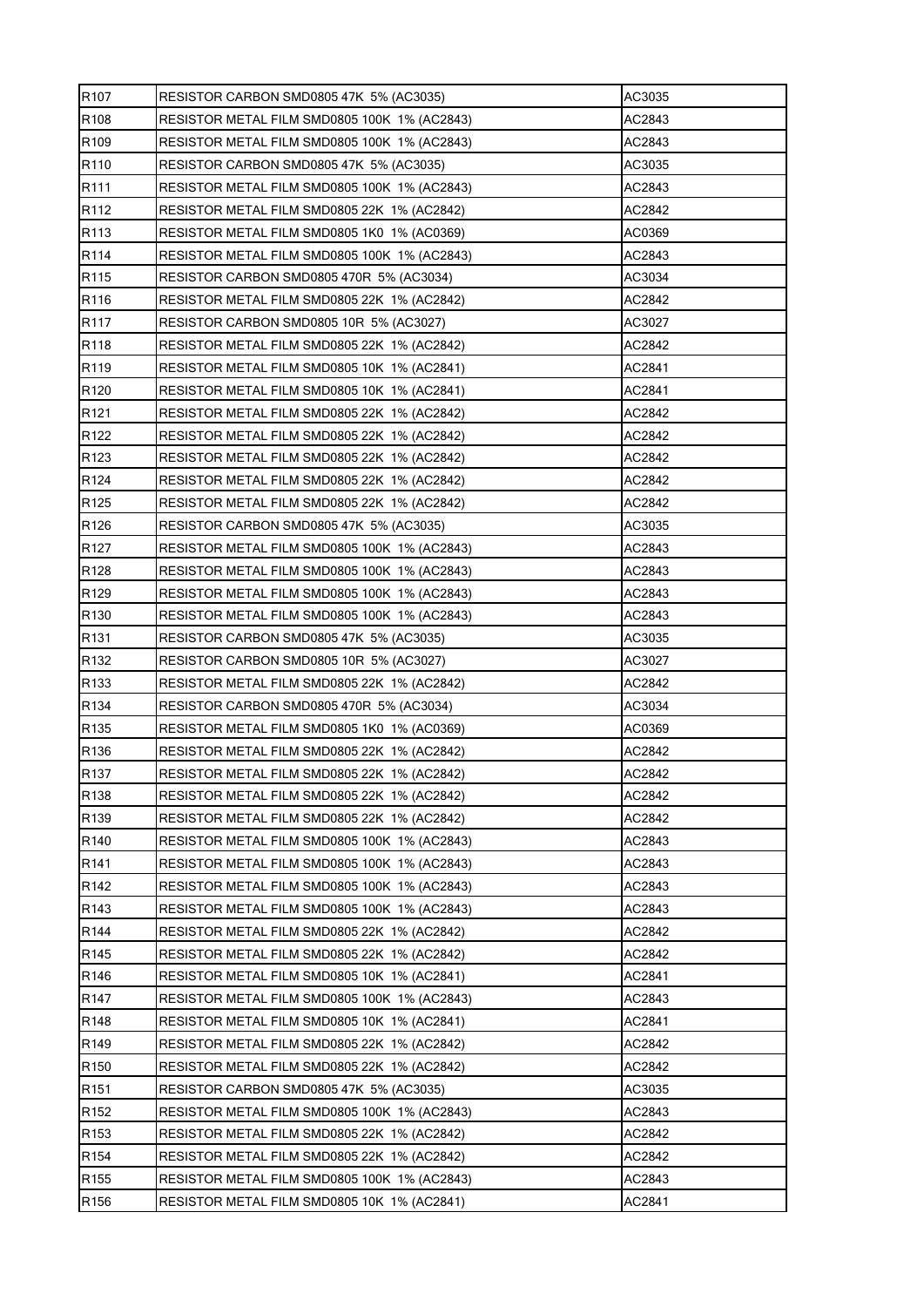| R <sub>157</sub> | RESISTOR METAL FILM SMD0805 10K 1% (AC2841) | AC2841  |
|------------------|---------------------------------------------|---------|
| R <sub>158</sub> | RESISTOR METAL FILM SMD0805 10K 1% (AC2841) | AC2841  |
| R <sub>159</sub> | RESISTOR METAL FILM SMD0805 10K 1% (AC2841) | AC2841  |
| R <sub>160</sub> | RESISTOR METAL FILM SMD0805 75R 1% (AC5416) | AC5416  |
| R <sub>161</sub> | RESISTOR METAL FILM SMD0805 10K 1% (AC2841) | AC2841  |
| R <sub>162</sub> | RESISTOR METAL FILM SMD0805 10K 1% (AC2841) | AC2841  |
| R <sub>163</sub> | RESISTOR METAL FILM SMD0805 10K 1% (AC2841) | AC2841  |
| R164             | RESISTOR METAL FILM SMD0805 10K 1% (AC2841) | AC2841  |
| R <sub>165</sub> | RESISTOR METAL FILM SMD0805 10K 1% (AC2841) | AC2841  |
| R166             | RESISTOR METAL FILM SMD0805 10K 1% (AC2841) | AC2841  |
| R <sub>167</sub> | RESISTOR METAL FILM SMD0805 10K 1% (AC2841) | AC2841  |
| R168             | RESISTOR METAL FILM SMD0805 10K 1% (AC2841) | AC2841  |
| R <sub>169</sub> | RESISTOR METAL FILM SMD0805 75R 1% (AC5416) | AC5416  |
| R <sub>170</sub> | RESISTOR METAL FILM SMD0805 10K 1% (AC2841) | AC2841  |
| R <sub>171</sub> | RESISTOR METAL FILM SMD0805 10K 1% (AC2841) | AC2841  |
| R <sub>172</sub> | RESISTOR METAL FILM SMD0805 10K 1% (AC2841) | AC2841  |
| R173             | RESISTOR METAL FILM SMD0805 10K 1% (AC2841) | AC2841  |
| R174             | RESISTOR METAL FILM SMD0805 10K 1% (AC2841) | AC2841  |
| R <sub>175</sub> | RESISTOR METAL FILM SMD0805 10K 1% (AC2841) | AC2841  |
| R <sub>176</sub> | RESISTOR METAL FILM SMD0805 10K 1% (AC2841) | AC2841  |
| R <sub>177</sub> | RESISTOR METAL FILM SMD0805 10K 1% (AC2841) | AC2841  |
| R <sub>178</sub> | RESISTOR METAL FILM SMD0805 75R 1% (AC5416) | AC5416  |
| R <sub>179</sub> | RESISTOR SMD NOT FITTED 0805                | NO PART |
| R <sub>180</sub> | RESISTOR CARBON SMD0805 0R0 5% (AC2838)     | AC2838  |
| R <sub>181</sub> | RESISTOR METAL FILM SMD0805 10K 1% (AC2841) | AC2841  |
| R182             | RESISTOR METAL FILM SMD0805 10K 1% (AC2841) | AC2841  |
| R183             | RESISTOR CARBON SMD0805 47K 5% (AC3035)     | AC3035  |
| R <sub>184</sub> | RESISTOR METAL FILM SMD0805 10K 1% (AC2841) | AC2841  |
| R <sub>185</sub> | RESISTOR METAL FILM SMD0805 10K 1% (AC2841) | AC2841  |
| R <sub>186</sub> | RESISTOR METAL FILM SMD0805 10K 1% (AC2841) | AC2841  |
| R <sub>187</sub> | RESISTOR SMD NOT FITTED 0805                | NO PART |
| R188             | RESISTOR CARBON SMD0805 0R0 5% (AC2838)     | AC2838  |
| R189             | RESISTOR METAL FILM SMD0805 10K 1% (AC2841) | AC2841  |
| R <sub>190</sub> | RESISTOR METAL FILM SMD0805 75R 1% (AC5416) | AC5416  |
| R <sub>191</sub> | RESISTOR METAL FILM SMD0805 10K 1% (AC2841) | AC2841  |
| R <sub>192</sub> | RESISTOR METAL FILM SMD0805 10K 1% (AC2841) | AC2841  |
| R193             | RESISTOR CARBON SMD0805 47K 5% (AC3035)     | AC3035  |
| R194             | RESISTOR METAL FILM SMD0805 10K 1% (AC2841) | AC2841  |
| R195             | RESISTOR METAL FILM SMD0805 10K 1% (AC2841) | AC2841  |
| R196             | RESISTOR METAL FILM SMD0805 10K 1% (AC2841) | AC2841  |
| R <sub>197</sub> | RESISTOR METAL FILM SMD0805 10K 1% (AC2841) | AC2841  |
| R <sub>198</sub> | RESISTOR METAL FILM SMD0805 10K 1% (AC2841) | AC2841  |
| R199             | RESISTOR METAL FILM SMD0805 75R 1% (AC5416) | AC5416  |
| R200             | RESISTOR METAL FILM SMD0805 6K8 1% (AC3064) | AC3064  |
| R201             | RESISTOR METAL FILM SMD0805 10K 1% (AC2841) | AC2841  |
| R202             | RESISTOR METAL FILM SMD0805 10K 1% (AC2841) | AC2841  |
| R203             | RESISTOR METAL FILM SMD0805 6K8 1% (AC3064) | AC3064  |
| R204             | RESISTOR METAL FILM SMD0805 10K 1% (AC2841) | AC2841  |
| R205             | RESISTOR METAL FILM SMD0805 22K 1% (AC2842) | AC2842  |
| R206             | RESISTOR METAL FILM SMD0805 22K 1% (AC2842) | AC2842  |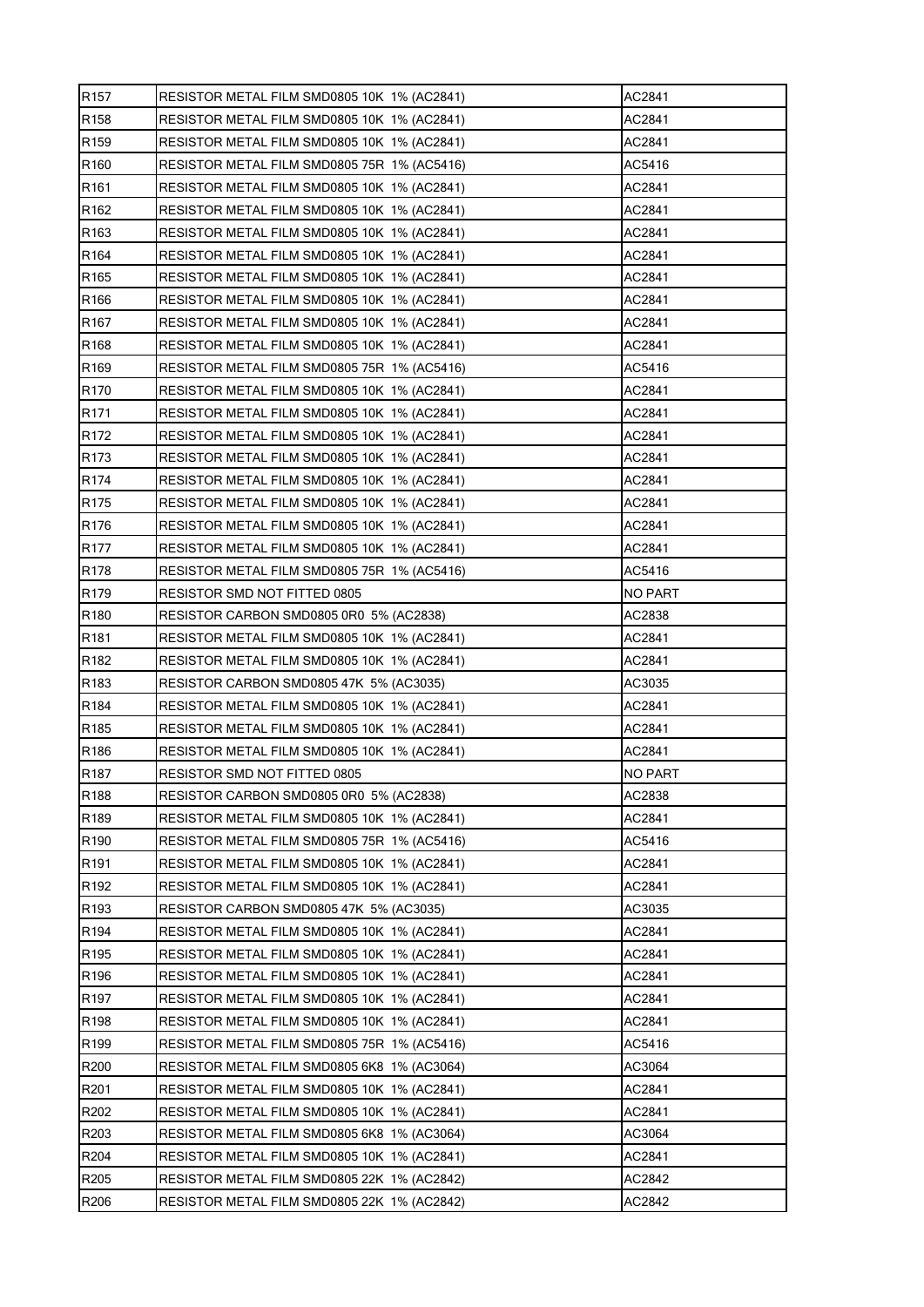| R207              | RESISTOR METAL FILM SMD0805 22K 1% (AC2842)  | AC2842 |
|-------------------|----------------------------------------------|--------|
| R <sub>208</sub>  | RESISTOR METAL FILM SMD0805 22K 1% (AC2842)  | AC2842 |
| R <sub>209</sub>  | RESISTOR METAL FILM SMD0805 6K8 1% (AC3064)  | AC3064 |
| R210              | RESISTOR METAL FILM SMD0805 22K 1% (AC2842)  | AC2842 |
| R211              | RESISTOR METAL FILM SMD0805 22K 1% (AC2842)  | AC2842 |
| R <sub>2</sub> 12 | RESISTOR METAL FILM SMD0805 22K 1% (AC2842)  | AC2842 |
| R213              | RESISTOR METAL FILM SMD0805 22K 1% (AC2842)  | AC2842 |
| R214              | RESISTOR METAL FILM SMD0805 6K8 1% (AC3064)  | AC3064 |
| R216              | RESISTOR CARBON SMD0805 10R 5% (AC3027)      | AC3027 |
| R217              | RESISTOR CARBON SMD0805 220R 5% (AC0368)     | AC0368 |
| R <sub>218</sub>  | RESISTOR METAL FILM SMD0805 10K 1% (AC2841)  | AC2841 |
| R219              | RESISTOR METAL FILM SMD0805 22K 1% (AC2842)  | AC2842 |
| R220              | RESISTOR METAL FILM SMD0805 10K 1% (AC2841)  | AC2841 |
| R221              | RESISTOR METAL FILM SMD0805 22K 1% (AC2842)  | AC2842 |
| R222              | RESISTOR METAL FILM SMD0805 100K 1% (AC2843) | AC2843 |
| R223              | RESISTOR METAL FILM SMD0805 22K 1% (AC2842)  | AC2842 |
| R224              | RESISTOR METAL FILM SMD0805 22K 1% (AC2842)  | AC2842 |
| R225              | RESISTOR METAL FILM SMD0805 10K 1% (AC2841)  | AC2841 |
| R226              | RESISTOR METAL FILM SMD0805 33K 1% (AC3532)  | AC3532 |
| R227              | RESISTOR METAL FILM SMD0805 1K0 1% (AC0369)  | AC0369 |
| R228              | RESISTOR CARBON SMD0805 68R 5% (AC4101)      | AC4101 |
| R229              | RESISTOR CARBON SMD0805 68R 5% (AC4101)      | AC4101 |
| R230              | RESISTOR CARBON SMD0805 68R 5% (AC4101)      | AC4101 |
| R231              | RESISTOR CARBON SMD0805 68R 5% (AC4101)      | AC4101 |
| R232              | RESISTOR CARBON SMD0805 68R 5% (AC4101)      | AC4101 |
| R235              | RESISTOR METAL FILM SMD0805 100K 1% (AC2843) | AC2843 |
| R236              | RESISTOR CARBON SMD0805 3K9 5% (AC4105)      | AC4105 |
| R237              | RESISTOR METAL FILM SMD0805 100R 1% (AC3054) | AC3054 |
| R238              | RESISTOR CARBON SMD0805 3K9 5% (AC4105)      | AC4105 |
| R239              | RESISTOR METAL FILM SMD0805 100R 1% (AC3054) | AC3054 |
| R240              | RESISTOR METAL FILM SMD0805 1M0 1% (AC2904)  | AC2904 |
| R241              | RESISTOR METAL FILM SMD0805 1M0 1% (AC2904)  | AC2904 |
| R242              | RESISTOR METAL FILM SMD0805 1M0 1% (AC2904)  | AC2904 |
| R243              | RESISTOR METAL FILM SMD0805 1M0 1% (AC2904)  | AC2904 |
| R244              | RESISTOR METAL FILM SMD0805 1M0 1% (AC2904)  | AC2904 |
| R245              | RESISTOR METAL FILM SMD0805 1M0 1% (AC2904)  | AC2904 |
| R <sub>251</sub>  | RESISTOR METAL SMD0402 47K 0.5% (AC8482)     | AC8482 |
| R252              | RESISTOR METAL SMD0402 47K 0.5% (AC8482)     | AC8482 |
| R253              | RESISTOR METAL SMD0402 47K 0.5% (AC8482)     | AC8482 |
| R <sub>254</sub>  | RESISTOR METAL SMD0402 47K 0.5% (AC8482)     | AC8482 |
| R <sub>255</sub>  | RESISTOR METAL SMD0402 47K 0.5% (AC8482)     | AC8482 |
| R256              | RESISTOR METAL SMD0402 47K 0.5% (AC8482)     | AC8482 |
| R <sub>257</sub>  | RESISTOR METAL SMD0402 47K 0.5% (AC8482)     | AC8482 |
| U1                | REG SMD L78M05CDT 5V REGULATOR (AE6509)      | AE6509 |
| U <sub>2</sub>    | IC SMD RC4580 DUAL OP-AMP (AE8921)           | AE8921 |
| U3                | IC SMD RC4580 DUAL OP-AMP (AE8921)           | AE8921 |
| U4                | IC SMD RC4580 DUAL OP-AMP (AE8921)           | AE8921 |
| U <sub>5</sub>    | IC SMD RC4580 DUAL OP-AMP (AE8921)           | AE8921 |
| U6                | IC SMD RC4580 DUAL OP-AMP (AE8921)           | AE8921 |
| U7                | IC SMD RC4580 DUAL OP-AMP (AE8921)           | AE8921 |